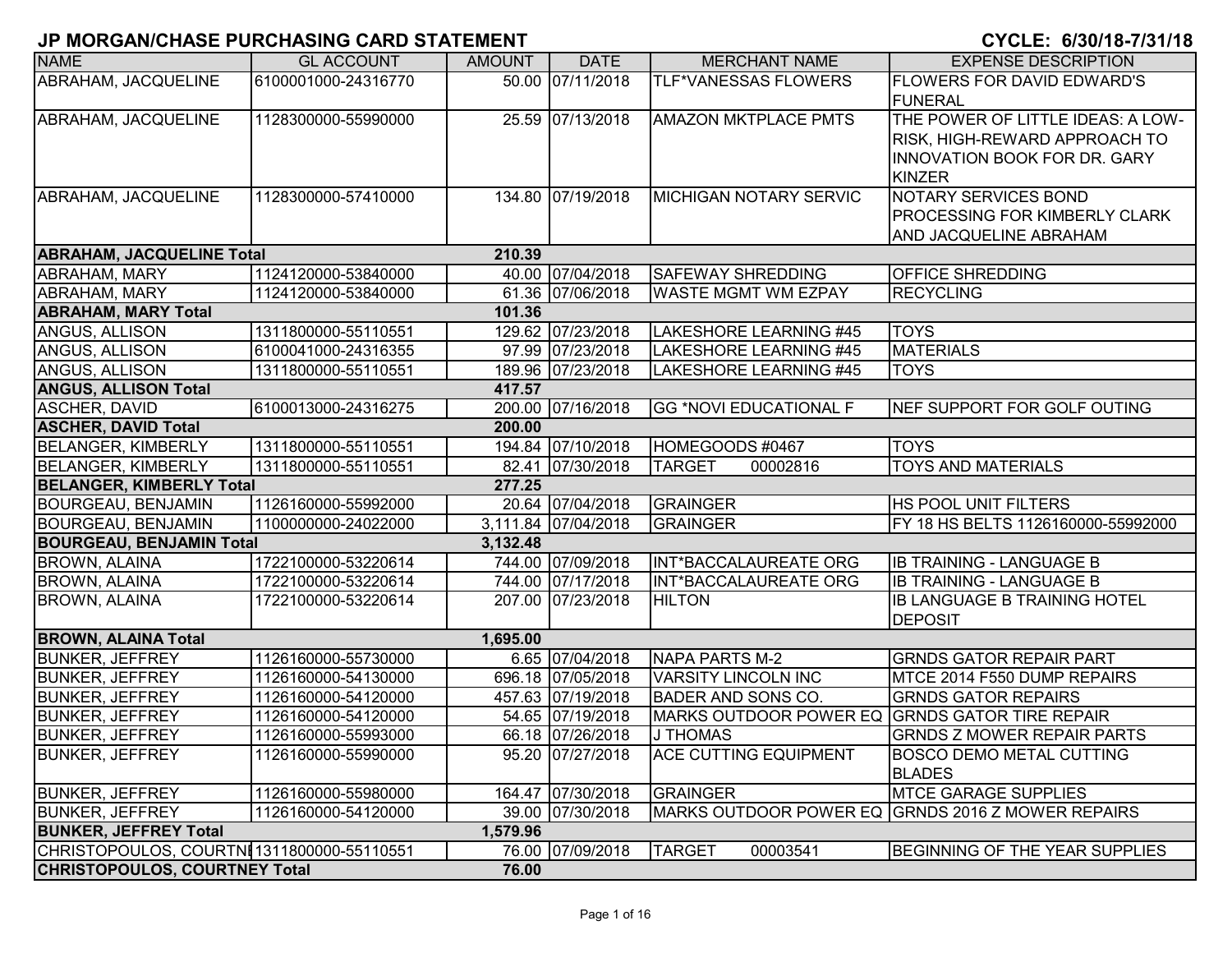| ו ווסווסהשולט שוואס טווסהווסיוס ו בסמווס שומש וטוסוו |                     |               |                       |                               | VIVLL. VIVVI IV-IIV II IV                                                                                        |
|------------------------------------------------------|---------------------|---------------|-----------------------|-------------------------------|------------------------------------------------------------------------------------------------------------------|
| <b>NAME</b>                                          | <b>GL ACCOUNT</b>   | <b>AMOUNT</b> | <b>DATE</b>           | <b>MERCHANT NAME</b>          | <b>EXPENSE DESCRIPTION</b>                                                                                       |
| CIANCIO, WANDA                                       | 1126103000-55990824 |               | 92.54 07/04/2018      | <b>AMAZON MKTPLACE PMTS</b>   | LANYARDS, ID CARD HOLDER AND<br><b>CLIPS</b>                                                                     |
| CIANCIO, WANDA                                       | 1126103000-55990824 |               | 29.20 07/04/2018      | <b>AMAZON MKTPLACE PMTS</b>   | 2 OF: 40 PCS RETRACTABLE BADGE<br>REEL BADGE HOLDER REEL CLIP FOR<br><b>ID BADGE HOLDER</b>                      |
| CIANCIO, WANDA                                       | 1122500000-55990000 |               | 141.51 07/04/2018     | <b>AMAZON MKTPLACE PMTS</b>   | <b>GROUND LOOP ISOLATORS, HDMI</b><br>CABLES, SHARPIE PENS, AND<br>NEODYMIUM MAGNETS, MOTOR<br><b>MAKING KIT</b> |
| CIANCIO, WANDA                                       | 1122500000-54120000 |               | 120.00 07/04/2018     | <b>SQ *SQ *POD DROP REPAI</b> | <b>IPAD REPAIRS</b>                                                                                              |
| CIANCIO, WANDA                                       | 1122500000-55990000 |               | 144.99 07/06/2018     | <b>AMAZON MKTPLACE PMTS</b>   | <b>STRAWBEES CODING AND ROBOTICS</b><br>KIT                                                                      |
| CIANCIO, WANDA                                       | 1100000000-24022000 |               | 605.00 07/06/2018     | <b>SECURITY DESIGNS</b>       | FY18 DOOR 28 AT HS REPAIR<br>1126122000-54120824 (JE)                                                            |
| CIANCIO, WANDA                                       | 1126103000-55990824 |               | 37.98 07/11/2018      | <b>AMAZON MKTPLACE PMTS</b>   | 2 OF: 200 PACK - PREMIUM BLANK PVC<br><b>CARDS FOR ID BADGE PRINTERS</b>                                         |
| CIANCIO, WANDA                                       | 1126103000-55990824 |               | 164.14 07/11/2018     | AMAZON.COM                    | BADGE PLUS INC. IDHD-CAM BADGE<br>PLUS HD IMAGE WEB CAM PRO, A                                                   |
| CIANCIO, WANDA                                       | 1126103000-55990824 |               | $(156.64)$ 07/17/2018 | AMAZON.COM                    | <b>BADGE PLUS INC. IDHD-CAM BADGE</b><br>PLUS HD IMAGE WEB CAM PRO<br>(RETURNED MINUS SHIPPING)                  |
| CIANCIO, WANDA                                       | 1122500000-55990000 |               | 207.65 07/31/2018     | <b>AMAZON MKTPLACE PMTS</b>   | 20 OF CABLE MATTERS DISPLAYPORT<br>TO HDMI ADAPTER (DP TO HDMI<br>ADAPTER)                                       |
| CIANCIO, WANDA                                       | 1122500000-55990000 |               | 66.96 07/31/2018      | <b>AMAZON MKTPLACE PMTS</b>   | <b>BINDER CLIPS AND SPACE HEATERS</b>                                                                            |
| CIANCIO, WANDA                                       | 1122500000-55910000 |               | 28.99 07/31/2018      | AMAZON.COM                    | <b>PAPER TOWELS</b>                                                                                              |
| <b>CIANCIO, WANDA Total</b>                          |                     | 1,482.32      |                       |                               |                                                                                                                  |
| CIANFERRA, LINDA                                     | 1100000000-24022000 |               | 92.97 07/02/2018      | SAMSCLUB #6657                | FY18 SUMMER SCHOOL 6100025000-<br>24316301 (JE)                                                                  |
| CIANFERRA, LINDA                                     | 6100025000-24316301 |               | 193.78 07/04/2018     | SAMSCLUB #6657                | <b>SUMMER SCHOOL</b>                                                                                             |
| CIANFERRA, LINDA                                     | 6100025000-24316301 |               | 218.20 07/16/2018     | SAMSCLUB #6657                | <b>SUMMER SCHOOL</b>                                                                                             |
| CIANFERRA, LINDA                                     | 6100025000-24316301 |               | 236.00 07/20/2018     | COTTAGE INN PIZZA - NO        | <b>SUMMER SCHOOL</b>                                                                                             |
| CIANFERRA, LINDA                                     | 6100025000-24316301 |               | 174.31 07/23/2018     | SAMSCLUB #6657                | <b>SUMMER SCHOOL</b>                                                                                             |
| <b>CIANFERRA, LINDA</b>                              | 6100025000-24316301 |               | 233.00 07/26/2018     | COTTAGE INN PIZZA - NO        | <b>SUMMER SCHOOL</b>                                                                                             |
| CIANFERRA, LINDA                                     | 1522100331-53220000 |               | 530.00 07/30/2018     | <b>MICHIGAN WORKS ASSOCI</b>  | <b>MICHIGAN WORKS CONFERENCE</b>                                                                                 |
| CIANFERRA, LINDA                                     | 1522100331-53220000 |               | 225.00 07/30/2018     | MICHIGAN WORKS ASSOCI         | <b>MICHIGAN WORKS CONFERENCE</b><br><b>PRESENTATION - ONE DAY</b><br><b>ATTENDANCE</b>                           |
| <b>CIANFERRA, LINDA Total</b>                        |                     | 1,903.26      |                       |                               |                                                                                                                  |
| COOLMAN, ROBERT                                      | 1126122000-54110000 |               | 74.26 07/04/2018      | <b>CITY ELECTRIC</b>          | HS POOL UNIT FUSES                                                                                               |
| <b>COOLMAN, ROBERT</b>                               | 1126160000-55992000 |               | 14.00 07/04/2018      | CONSERVA ELECTRIC SUPP        | <b>MS RM 216</b>                                                                                                 |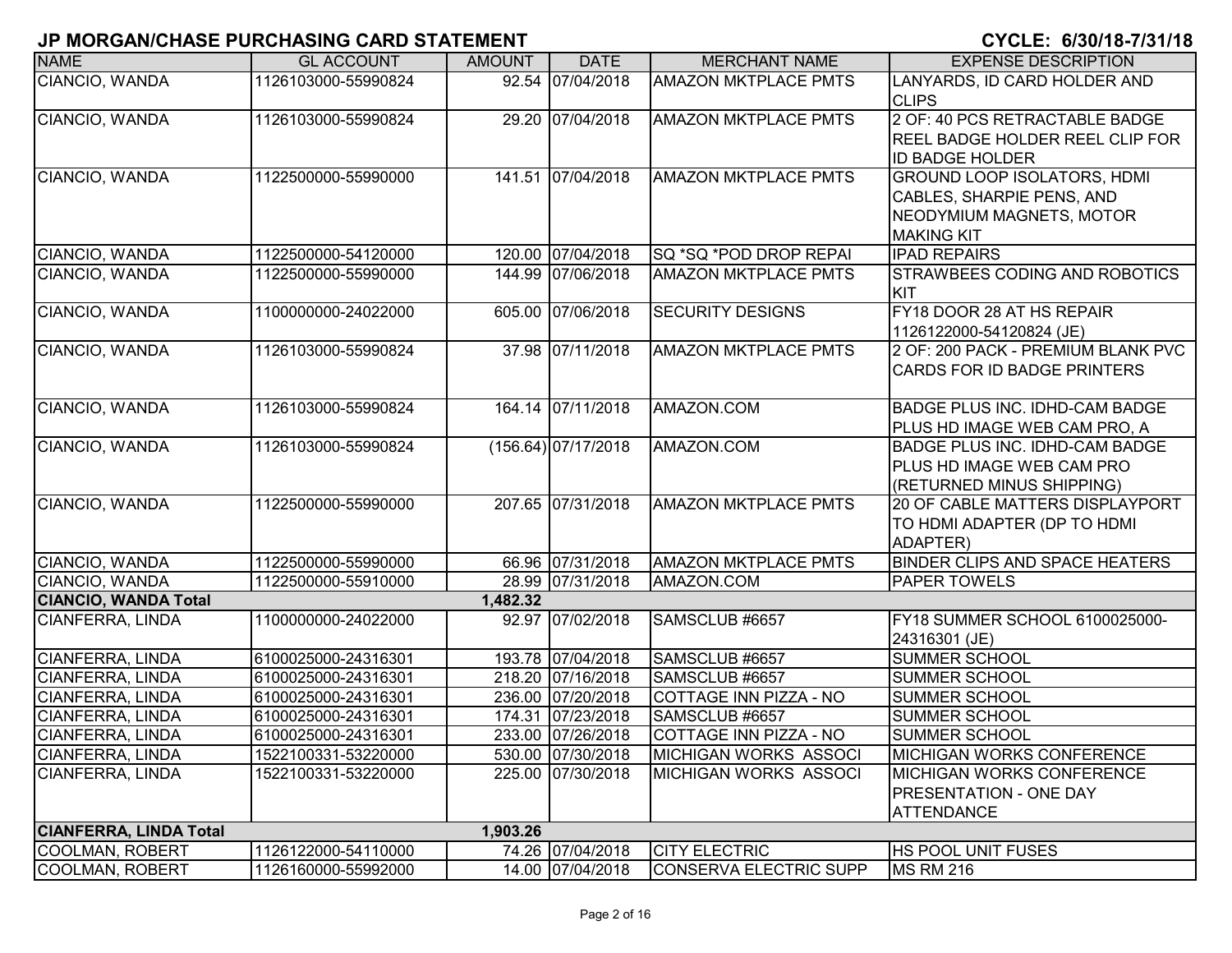**8**

| <b>NAME</b>                      | <b>GL ACCOUNT</b>   | <b>AMOUNT</b> | <b>DATE</b>          | <b>MERCHANT NAME</b>          | <b>EXPENSE DESCRIPTION</b>            |
|----------------------------------|---------------------|---------------|----------------------|-------------------------------|---------------------------------------|
| <b>COOLMAN, ROBERT</b>           | 1126160000-55992000 |               | 2,507.40 07/18/2018  | <b>CONSERVA ELECTRIC SUPP</b> | <b>MTCE LAMPS STOCK</b>               |
| <b>COOLMAN, ROBERT</b>           | 1126160000-55992000 |               | 108.00 07/18/2018    | <b>CONSERVA ELECTRIC SUPP</b> | <b>HS SERVERY LENSES &amp; STOCK</b>  |
| <b>COOLMAN, ROBERT</b>           | 1126160000-55992000 |               | 60.00 07/26/2018     | CONSERVA ELECTRIC SUPP        | <b>MTCE STOCK WIRE, T8'S</b>          |
| <b>COOLMAN, ROBERT Total</b>     |                     | 2,763.66      |                      |                               |                                       |
| <b>DIATIKAR, CHRISTINE</b>       | 1125200000-57410000 |               | 125.00 07/02/2018    | <b>STATE OF MI MIDEAL</b>     | 2018/19 MIDEAL MEMBERSHIP             |
| <b>DIATIKAR, CHRISTINE</b>       | 6100022000-24316190 |               | $(34.64)$ 07/10/2018 | <b>OMNI HOTELS</b>            | <b>STATE OF TX SALES TAX REFUND</b>   |
| <b>DIATIKAR, CHRISTINE</b>       | 6100022000-24316190 |               | (36.21) 07/10/2018   | <b>OMNI HOTELS</b>            | STATE OF TX SALES TAX REFUND          |
| <b>DIATIKAR, CHRISTINE</b>       | 6100022000-24316190 |               | (46.28) 07/10/2018   | <b>OMNI HOTELS</b>            | STATE OF TX SALES TAX REFUND          |
| <b>DIATIKAR, CHRISTINE</b>       | 6100022000-24316190 |               | (46.28) 07/10/2018   | <b>OMNI HOTELS</b>            | STATE OF TX SALES TAX REFUND          |
| <b>DIATIKAR, CHRISTINE</b>       | 6100022000-24316190 |               | $(21.64)$ 07/10/2018 | <b>OMNI HOTELS</b>            | STATE OF TX SALES TAX REFUND          |
| <b>DIATIKAR, CHRISTINE</b>       | 6100022000-24316190 |               | (46.28) 07/10/2018   | <b>OMNI HOTELS</b>            | STATE OF TX SALES TAX REFUND          |
| <b>DIATIKAR, CHRISTINE</b>       | 6100022000-24316190 |               | (46.28) 07/10/2018   | <b>OMNI HOTELS</b>            | STATE OF TX SALES TAX REFUND          |
| <b>DIATIKAR, CHRISTINE</b>       | 6100022000-24316190 |               | (46.28) 07/10/2018   | <b>OMNI HOTELS</b>            | STATE OF TX SALES TAX REFUND          |
| <b>DIATIKAR, CHRISTINE</b>       | 6100022000-24316190 |               | $(46.28)$ 07/10/2018 | <b>OMNI HOTELS</b>            | STATE OF TX SALES TAX REFUND          |
| <b>DIATIKAR, CHRISTINE</b>       | 6100022000-24316190 |               | (57.85) 07/10/2018   | <b>OMNI HOTELS</b>            | STATE OF TX SALES TAX REFUND          |
| <b>DIATIKAR, CHRISTINE</b>       | 6100022000-24316190 |               | (46.28) 07/10/2018   | <b>OMNI HOTELS</b>            | STATE OF TX SALES TAX REFUND          |
| <b>DIATIKAR, CHRISTINE</b>       | 6100022000-24316190 |               | (46.28) 07/10/2018   | <b>OMNI HOTELS</b>            | STATE OF TX SALES TAX REFUND          |
| <b>DIATIKAR, CHRISTINE</b>       | 6100022000-24316190 |               | (45.88) 07/10/2018   | <b>OMNI HOTELS</b>            | STATE OF TX SALES TAX REFUND          |
| <b>DIATIKAR, CHRISTINE</b>       | 6100022000-24316190 |               | $(57.85)$ 07/10/2018 | <b>OMNI HOTELS</b>            | STATE OF TX SALES TAX REFUND          |
| <b>DIATIKAR, CHRISTINE</b>       | 6100022000-24316190 |               | (23.21) 07/10/2018   | <b>OMNI HOTELS</b>            | STATE OF TX SALES TAX REFUND          |
| <b>DIATIKAR, CHRISTINE</b>       | 6100022000-24316190 |               | $(57.85)$ 07/10/2018 | <b>OMNI HOTELS</b>            | STATE OF TX SALES TAX REFUND          |
| <b>DIATIKAR, CHRISTINE</b>       | 6100022000-24316190 |               | (46.28) 07/10/2018   | <b>OMNI HOTELS</b>            | <b>STATE OF TX SALES TAX REFUND</b>   |
| <b>DIATIKAR, CHRISTINE</b>       | 6100022000-24316190 |               | $(46.28)$ 07/10/2018 | <b>OMNI HOTELS</b>            | STATE OF TX SALES TAX REFUND          |
| <b>DIATIKAR, CHRISTINE</b>       | 6100022000-24316190 |               | (46.28) 07/10/2018   | <b>OMNI HOTELS</b>            | STATE OF TX SALES TAX REFUND          |
| <b>DIATIKAR, CHRISTINE</b>       | 6100022000-24316190 |               | (46.28) 07/10/2018   | <b>OMNI HOTELS</b>            | STATE OF TX SALES TAX REFUND          |
| <b>DIATIKAR, CHRISTINE</b>       | 6100020000-24316257 |               | 374.40 07/11/2018    | <b>BB PARTY RENTALS</b>       | STUDENT COUNCIL SLIDE RENTAL          |
| <b>DIATIKAR, CHRISTINE</b>       | 6100018000-24316279 |               | 1,247.80 07/11/2018  | <b>US FIRST</b>               | <b>FIRST LEGO LEAGUE REGISTRATION</b> |
| <b>DIATIKAR, CHRISTINE</b>       | 6100018000-24316279 |               | 3,743.40 07/11/2018  | <b>US FIRST</b>               | <b>FIRST LEGO LEAGUE REGISTRATION</b> |
| <b>DIATIKAR, CHRISTINE</b>       | 6100022000-24316099 |               | 200.00 07/20/2018    | PAYPAL *ANDREWRAINE           | <b>FROG FORCE GIRLS BLOOMFIELD</b>    |
|                                  |                     |               |                      |                               | <b>COMPETITION</b>                    |
| <b>DIATIKAR, CHRISTINE</b>       | 6100018000-24316274 |               | 534.75 07/20/2018    | <b>US FIRST</b>               | FIRST LEGO LEAGUE JR.                 |
|                                  |                     |               |                      |                               | <b>REGISTRATION</b>                   |
| <b>DIATIKAR, CHRISTINE</b>       | 1128900000-57910000 |               | 82.82 07/24/2018     | <b>AMAZON MKTPLACE PMTS</b>   | KITCHENETTE SUPPLIES                  |
| <b>DIATIKAR, CHRISTINE</b>       | 1122500000-53450000 |               | 22,000.00 07/25/2018 | CDW GOVT #NMJ5385             | ACAD VMW AW MOB BRWSR LICENSE         |
| <b>DIATIKAR, CHRISTINE</b>       | 1128200000-55910000 |               | 24.52 07/25/2018     | STAPLS7201361052000001        | <b>OFFICE SUPPLIES-CLARK</b>          |
| <b>DIATIKAR, CHRISTINE</b>       | 1128200000-55910000 |               | 25.99 07/25/2018     | STAPLS7201361052000001        | <b>KITCHENETTE SUPPLIES</b>           |
| <b>DIATIKAR, CHRISTINE Total</b> |                     | 27,468.19     |                      |                               |                                       |
| DRAGOO, MICHAEL                  | 1126160000-55992000 |               | 1,135.35 07/04/2018  | <b>COCHRANE SUPPLY AND EN</b> | <b>HS POOL UNIT</b>                   |
| DRAGOO, MICHAEL                  | 1126160000-55992000 |               | 368.64 07/04/2018    | <b>FOUNDATION BLDG 058</b>    | HS CEILING TILE                       |
| DRAGOO, MICHAEL                  | 1126122000-54120000 |               | 643.35 07/11/2018    | TRANE SUPPLY-113415           | HS CHILLER CONTACTOR                  |
| DRAGOO, MICHAEL                  | 1128300000-55990000 |               | 39.99 07/16/2018     | AMAZON.COM                    | <b>ESB PHOTO SCREEN</b>               |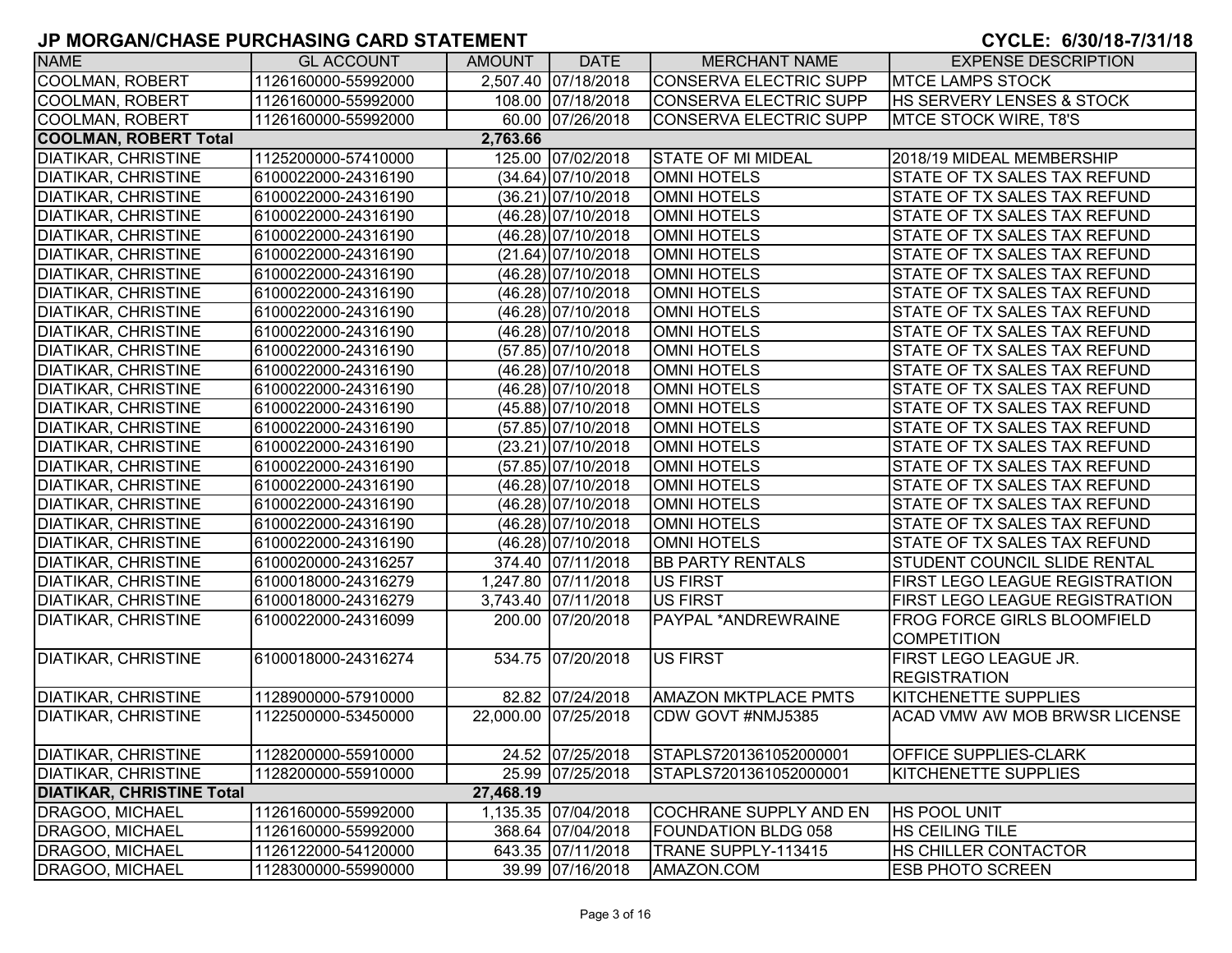#### **8**

| <b>NAME</b>                   | <b>GL ACCOUNT</b>   | AMOUNT   | <b>DATE</b>         | <b>MERCHANT NAME</b>          | <b>EXPENSE DESCRIPTION</b>                                                  |
|-------------------------------|---------------------|----------|---------------------|-------------------------------|-----------------------------------------------------------------------------|
| DRAGOO, MICHAEL               | 1126160000-57410000 |          | 12.99 07/16/2018    | <b>AMAZONPRIME MEMBERSHIP</b> | <b>MTCE AMAZON PRIME MEMBERSHIP</b>                                         |
| DRAGOO, MICHAEL               | 1128300000-53510000 |          | 35.00 07/16/2018    | <b>CRAIGSLIST.ORG</b>         | <b>MTCE JOB POSTING FOR 2 HVAC</b>                                          |
| DRAGOO, MICHAEL               | 1126122000-54120000 |          | 2,955.56 07/18/2018 | TRANE SUPPLY-113415           | HS CHILLER CONTACTOR                                                        |
| DRAGOO, MICHAEL               | 1126160000-55992000 |          | 58.08 07/19/2018    | THE HOME DEPOT #2737          | <b>DISTRICT WASP &amp; HORNET SPRAY</b>                                     |
| <b>DRAGOO, MICHAEL Total</b>  |                     | 5,248.96 |                     |                               |                                                                             |
| DUQUETTE, EDWARD              | 1126160000-55992000 |          | 69.35 07/04/2018    | <b>DECKER EQUIPMENT</b>       | <b>MTCE FLAG MOUNT BRACKETS</b>                                             |
| <b>DUQUETTE, EDWARD</b>       | 1126160000-55992000 |          | 12.62 07/04/2018    | <b>FASTENAL COMPANY01</b>     | HS HINGE SCREWS                                                             |
| <b>DUQUETTE, EDWARD</b>       | 1126160000-55992000 |          | 10.47 07/04/2018    | THE HOME DEPOT #2737          | <b>MS PAINTED DOORS</b>                                                     |
| <b>DUQUETTE, EDWARD</b>       | 1126160000-55992000 |          | 45.84 07/10/2018    | <b>BLAKELY PRODUCTS CO-WI</b> | DF ROOM 401 COVE BASE                                                       |
| DUQUETTE, EDWARD              | 1126160000-55992000 |          | 145.03 07/11/2018   | <b>SHIFFLER EQUIPMENT</b>     | <b>MTCE ASSORTED SUPPLIES</b>                                               |
| DUQUETTE, EDWARD              | 1126160000-55992000 |          | 44.21 07/12/2018    | THE HOME DEPOT #2737          | <b>PV PLAYGROUND</b>                                                        |
| DUQUETTE, EDWARD              | 1126160000-55992000 |          | 799.60 07/17/2018   | <b>REDFORD LOCK COMPANY I</b> | HS Z-HINGES, MS SPRING CAGES                                                |
| DUQUETTE, EDWARD              | 1126160000-55992000 |          | 14.01 07/18/2018    | THE HOME DEPOT #2737          | ECEC ROOMS 15 & 17                                                          |
| <b>DUQUETTE, EDWARD</b>       | 1126115000-54110000 |          | 1,983.36 07/19/2018 | <b>MENARDS WIXOM MI</b>       | DF ADULT BATHROOM COUNTERS                                                  |
| <b>DUQUETTE, EDWARD</b>       | 1126160000-55992000 |          | 102.03 07/19/2018   | PPG PAINTS 9455               | OH PAINT & SUPPLIES                                                         |
| DUQUETTE, EDWARD              | 1126160000-55992000 |          | 27.01 07/19/2018    | PPG PAINTS 9455               | <b>OH PAINT</b>                                                             |
| DUQUETTE, EDWARD              | 1126160000-55992000 |          | 27.48 07/25/2018    | THE HOME DEPOT #2737          | <b>PV PAINT</b>                                                             |
| DUQUETTE, EDWARD              | 1126160000-55992000 |          | 42.92 07/25/2018    | THE HOME DEPOT #2737          | <b>MS PAINT</b>                                                             |
| <b>DUQUETTE, EDWARD</b>       | 1126160000-55992000 |          | 11.91 07/25/2018    | THE HOME DEPOT #2737          | <b>MS PAINT</b>                                                             |
| <b>DUQUETTE, EDWARD</b>       | 1126160000-55992000 |          | 60.13 07/26/2018    | THE HOME DEPOT #2737          | NW DRY WALL REPAIR                                                          |
| <b>DUQUETTE, EDWARD</b>       | 1126160000-55992000 |          | 139.11 07/27/2018   | <b>SOLTIS PLASTICS CORP</b>   | <b>HS ATRIUM DRY WALL</b>                                                   |
| DUQUETTE, EDWARD              | 1126160000-55992000 |          | 47.15 07/27/2018    | THE HOME DEPOT #2737          | HS RM 123 CARPET REPAIR                                                     |
| DUQUETTE, EDWARD              | 1126160000-55992000 |          | 256.78 07/30/2018   | THE HOME DEPOT 2737           | <b>DF PAINTING</b>                                                          |
| <b>DUQUETTE, EDWARD</b>       | 1126160000-55992000 |          | 35.50 07/31/2018    | <b>REDFORD LOCK COMPANY I</b> | NM RM 201 DESK DRAWER                                                       |
| DUQUETTE, EDWARD              | 1126160000-55992000 |          | 23.96 07/31/2018    | ROCKLER 008                   | <b>PV SHELF SUPPORTS</b>                                                    |
| <b>DUQUETTE, EDWARD Total</b> |                     | 3,898.47 |                     |                               |                                                                             |
| <b>FULAR, JAMES</b>           | 1126160000-54120000 |          | 537.35 07/11/2018   |                               | MARKS OUTDOOR POWER EQ GRNDS MOWER A-1 & WALK BEHIND<br><b>MORE REPAIRS</b> |
| <b>FULAR, JAMES</b>           | 1126160000-55993000 |          | 2,440.42 07/12/2018 | <b>RESIDEX</b>                | DISTRICT WEED CONTROL, GROWTH<br><b>REGULATOR FOR ATHLETIC FIELDS</b>       |
| <b>FULAR, JAMES</b>           | 1126160000-55993000 |          | 341.60 07/13/2018   | AMAZON.COM                    | <b>GRNDS DISTRICT TREE CARE</b><br><b>PRODUCTS</b>                          |
| <b>FULAR, JAMES</b>           | 1126160000-55993000 |          | 303.19 07/18/2018   | <b>SITEONE LANDSCAPE S</b>    | <b>GRNDS DISTRICT WEED CONTROL</b>                                          |
| FULAR, JAMES                  | 1126160000-55993000 |          | 175.00 07/19/2018   | <b>RESIDEX</b>                | <b>GRNDS HS EAST PRACTICE FIELD</b><br><b>FERTILIZER</b>                    |
| <b>FULAR, JAMES</b>           | 1126160000-55993000 |          | 899.40 07/23/2018   | ADVANCED TURF SOLUTION        | <b>GRNDS DISTRICT ATHLETIC FIELDS</b><br><b>FERTILIZER</b>                  |
| FULAR, JAMES                  | 1126160000-55993000 |          | 709.12 07/27/2018   | <b>RESIDEX</b>                | <b>GRNDS DISTRICT SEED, HERBICIDE,</b><br><b>TURF FUEL</b>                  |
| <b>FULAR, JAMES Total</b>     |                     | 5,406.08 |                     |                               |                                                                             |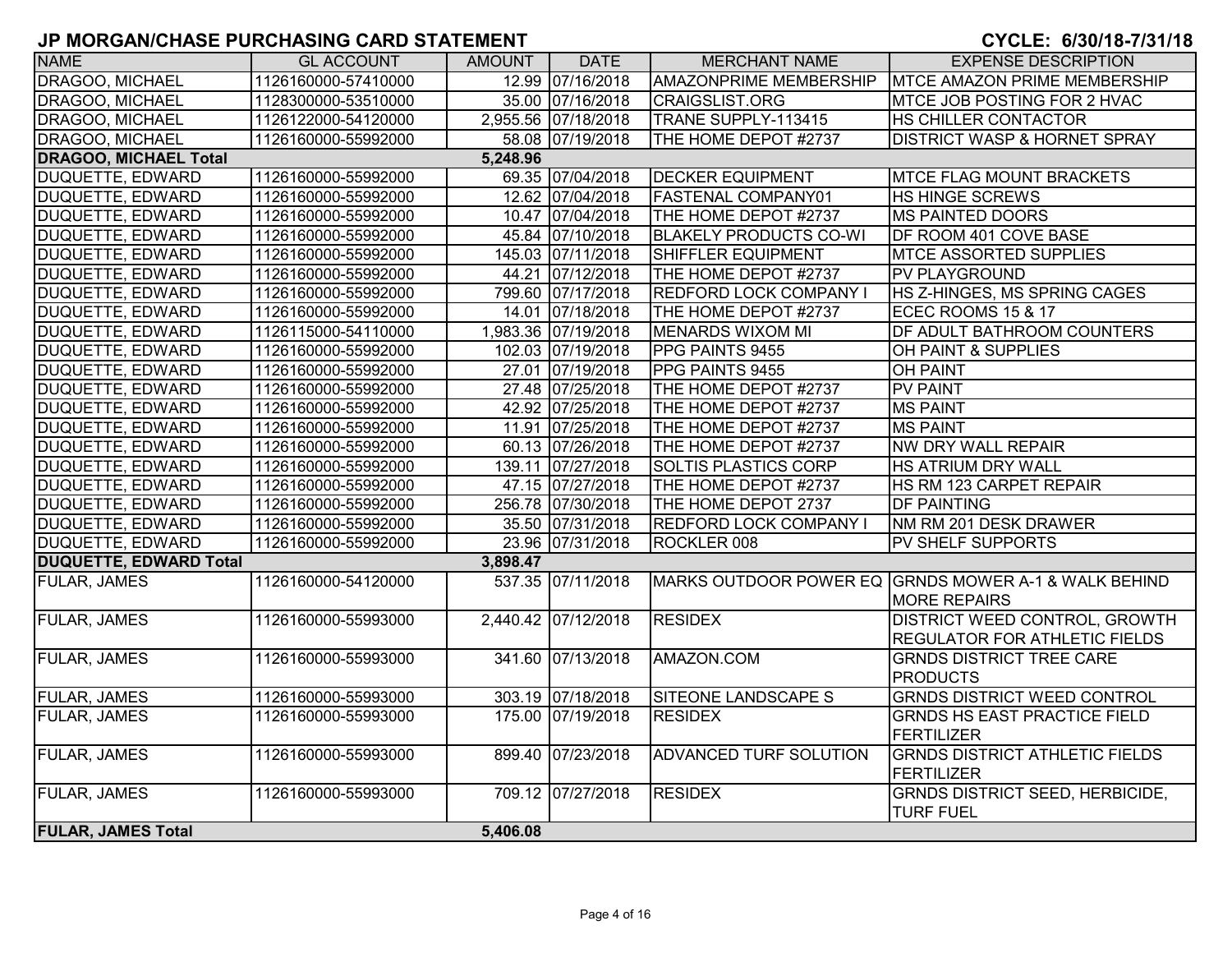| <b>NAME</b>                     | <b>GL ACCOUNT</b>   | <b>AMOUNT</b> | <b>DATE</b>          | <b>MERCHANT NAME</b>          | <b>EXPENSE DESCRIPTION</b>                                       |
|---------------------------------|---------------------|---------------|----------------------|-------------------------------|------------------------------------------------------------------|
| <b>GILCHRIST, BETHANY</b>       | 1335100000-55990553 |               | 24.99 07/06/2018     | <b>TARGET</b><br>00008722     | OUTDOOR TOYS FOR SUMMER CAMP.                                    |
|                                 |                     |               |                      |                               | HOSE FOR WATER DAY, BUBBLES,                                     |
|                                 |                     |               |                      |                               | <b>BALLS</b>                                                     |
| <b>GILCHRIST, BETHANY</b>       | 1335100000-55990553 |               | 20.49 07/06/2018     | 00014654<br><b>TARGET</b>     | OUTDOOR TOYS FOR SUMMER CAMP.                                    |
|                                 |                     |               |                      |                               | <b>INFLATABLE POOL</b>                                           |
| <b>GILCHRIST, BETHANY</b>       | 1335100000-55990553 |               | 9.99 07/09/2018      | MEIJER INC #054<br>Q01        | SPRINKLER FOR SUMMER CAMP                                        |
|                                 |                     |               |                      |                               | <b>WATER DAYS</b>                                                |
| <b>GILCHRIST, BETHANY Total</b> |                     | 55.47         |                      |                               |                                                                  |
| <b>GILMORE, MEGAN</b>           | 1311800000-55110551 |               | 77.46 07/25/2018     | <b>TARGET</b><br>00014654     | <b>TEACHER SUPPLIES</b>                                          |
| <b>GILMORE, MEGAN</b>           | 1311800000-55110551 |               | 87.19 07/25/2018     | <b>TARGET</b><br>00014654     | <b>TEACHER SUPPLIES</b>                                          |
| <b>GILMORE, MEGAN</b>           | 1311800000-55110551 |               | $(87.30)$ 07/25/2018 | <b>TARGET</b><br>00014654     | <b>TEACHER SUPPLIES</b>                                          |
| <b>GILMORE, MEGAN</b>           | 1311800000-55110551 |               | 115.10 07/27/2018    | OTC BRANDS, INC.              | <b>TEACHER SUPPLIES</b>                                          |
| <b>GILMORE, MEGAN Total</b>     |                     | 192.45        |                      |                               |                                                                  |
| <b>GORDON, BRIAN</b>            | 6100061000-24316128 |               | 13.77 07/16/2018     | <b>AMAZONPRIME MEMBERSHIP</b> | MEMBERSHIP FOR SKI                                               |
| <b>GORDON, BRIAN Total</b>      |                     | 13.77         |                      |                               |                                                                  |
| HANSEN, ANN                     | 1335100000-53220553 |               | 52.00 07/06/2018     | <b>APPELBAUM TRAINING INS</b> | <b>CARE AIDE PD</b>                                              |
| <b>HANSEN, ANN</b>              | 6100025000-24316301 |               | 79.70 07/16/2018     | SAMSCLUB #6657                | <b>CONCESSIONS-SUMMER SCHOOL</b>                                 |
| HANSEN, ANN                     | 1335100000-57410553 |               | 61.75 07/31/2018     | <b>IBT IIS FINGERPRINT CO</b> | <b>REQUIRED FINGERPRINTING FOR</b>                               |
|                                 |                     |               |                      |                               | <b>LICENSING</b>                                                 |
| HANSEN, ANN                     | 1335100000-57410553 |               | 61.75 07/31/2018     | <b>IBT IIS FINGERPRINT CO</b> | <b>REQUIRED FINGERPRINTING FOR</b>                               |
|                                 |                     |               |                      |                               | <b>LICENSING</b>                                                 |
| HANSEN, ANN                     | 1335100000-57410553 |               | 61.75 07/31/2018     | <b>IBT IIS FINGERPRINT CO</b> | <b>REQUIRED FINGERPRINTING FOR</b>                               |
|                                 |                     |               |                      |                               | <b>LICENSING</b>                                                 |
| HANSEN, ANN                     | 1335100000-57410553 |               | 61.75 07/31/2018     | <b>IBT IIS FINGERPRINT CO</b> | <b>REQUIRED FINGERPRINTING FOR</b>                               |
|                                 |                     |               |                      |                               | <b>LICENSING</b>                                                 |
| HANSEN, ANN                     | 1335100000-57410553 |               | 61.75 07/31/2018     | <b>IBT IIS FINGERPRINT CO</b> | <b>REQUIRED FINGERPRINTING FOR</b>                               |
|                                 |                     |               |                      |                               | <b>LICENSING</b>                                                 |
| HANSEN, ANN                     | 1335100000-57410553 |               | 61.75 07/31/2018     | <b>IBT IIS FINGERPRINT CO</b> | <b>REQUIRED FINGERPRINTING FOR</b>                               |
|                                 |                     |               |                      |                               | <b>LICENSING</b>                                                 |
| HANSEN, ANN                     | 1335100000-57410553 |               | 61.75 07/31/2018     | <b>IBT IIS FINGERPRINT CO</b> | <b>REQUIRED FINGERPRINTING FOR</b>                               |
|                                 |                     |               |                      |                               | <b>LICENSING</b>                                                 |
| HANSEN, ANN                     | 1335100000-57410553 |               | 61.75 07/31/2018     | <b>IBT IIS FINGERPRINT CO</b> | <b>REQUIRED FINGERPRINTING FOR</b>                               |
|                                 |                     |               |                      |                               | <b>LICENSING</b>                                                 |
| HANSEN, ANN                     | 1335100000-57410553 |               | 61.75 07/31/2018     | <b>IBT IIS FINGERPRINT CO</b> | <b>REQUIRED FINGERPRINTING FOR</b>                               |
|                                 |                     |               |                      |                               | <b>LICENSING</b>                                                 |
| HANSEN, ANN                     | 1335100000-57410553 |               | 61.75 07/31/2018     | <b>IBT IIS FINGERPRINT CO</b> | <b>REQUIRED FINGERPRINTING FOR</b>                               |
| <b>HANSEN, ANN Total</b>        |                     | 749.20        |                      |                               | <b>LICENSING</b>                                                 |
| HENDERSON, BETH                 | 1125200000-55910000 |               | 105.87 07/12/2018    | STAPLS7200638776000001        |                                                                  |
| <b>HENDERSON, BETH</b>          | 1125200000-53220000 |               | 950.00 07/24/2018    | <b>MSBO</b>                   | <b>BUSINESS OFFICE SUPPLIES</b><br>JODY MALBON-REGISTRATION MSBO |
|                                 |                     |               |                      |                               | <b>BUS MGR ACADEMY</b>                                           |
| <b>HENDERSON, BETH Total</b>    |                     | 1,055.87      |                      |                               |                                                                  |
|                                 |                     |               |                      |                               |                                                                  |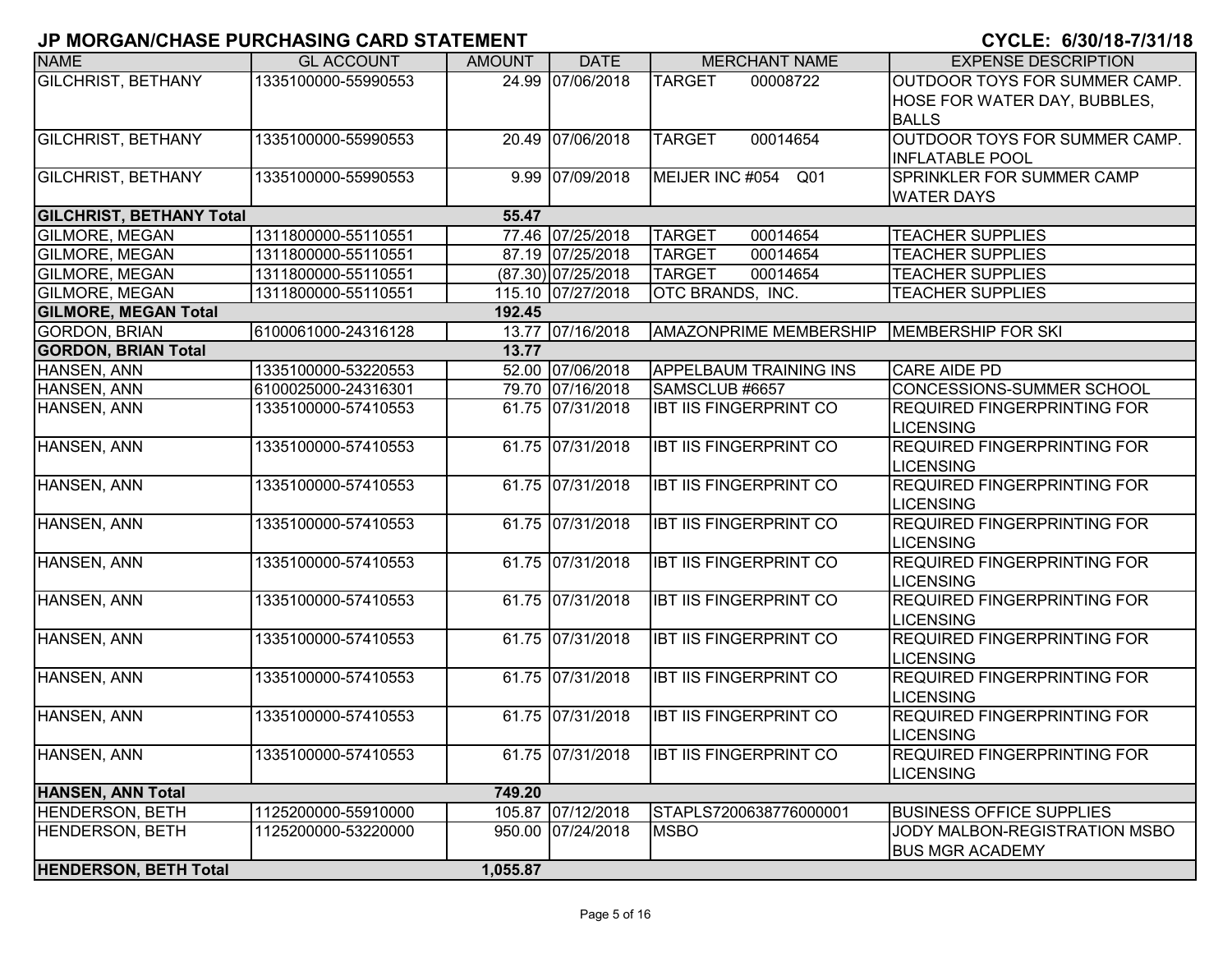| י יוסומם וחלו שוואר שמחורשות של השמות של השמוש וש |                     |               |                      |                                   | VIVLE, VIVVI IV IIV II IV                                                                |
|---------------------------------------------------|---------------------|---------------|----------------------|-----------------------------------|------------------------------------------------------------------------------------------|
| <b>NAME</b>                                       | <b>GL ACCOUNT</b>   | <b>AMOUNT</b> | <b>DATE</b>          | <b>MERCHANT NAME</b>              | <b>EXPENSE DESCRIPTION</b>                                                               |
| <b>HOLLY, SHEILA</b>                              | 1128200000-53490000 |               | 18,250.00 07/06/2018 | <b>APPTEGY APPTEGY</b>            | <b>WEBSITE DEVELOPMENT</b>                                                               |
| <b>HOLLY, SHEILA</b>                              | 1128200000-53510000 |               | 354.43 07/09/2018    | <b>AMSTERDAM PRNT &amp; LITHO</b> | <b>ENGRAVED DELANE PENS FOR</b><br><b>DISTRICT MARKETING</b>                             |
| <b>HOLLY, SHEILA</b>                              | 1123200000-53220000 |               | 3,000.00 07/24/2018  | MI ASSOC SCH ADM                  | HORIZON YEAR 2 - STEVE MATTHEWS                                                          |
| HOLLY, SHEILA                                     | 1123200000-57410000 |               | 1,901.26 07/24/2018  | MI ASSOC SCH ADM                  | <b>MASA MEMBERSHIP DUES - STEVE</b><br><b>MATTHEWS</b>                                   |
| HOLLY, SHEILA                                     | 1123100000-55990000 |               | 20.00 07/25/2018     | <b>CONTEMPORARY INDUSTRIE</b>     | NAME PLATE, BOARD OF EDUCATION                                                           |
| <b>HOLLY, SHEILA</b>                              | 1123100000-55910000 |               | 55.98 07/25/2018     | <b>STAPLES</b><br>00115659        | <b>OFFICE SUPPLIES FOR BOARD OF</b><br><b>EDUCATION</b>                                  |
| HOLLY, SHEILA                                     | 1123100000-53220000 |               | 50.00 07/30/2018     | <b>MASB</b>                       | <b>MASB STUDENT RECORDS:</b><br>COMPLYING WITH FERPA WEBINAR -<br><b>DENNIS O'CONNOR</b> |
| <b>HOLLY, SHEILA Total</b>                        |                     | 23,631.67     |                      |                                   |                                                                                          |
| <b>HOURIGAN, MARK</b>                             | 1111322000-55110723 |               | 16.92 07/30/2018     | OFFICE DEPOT #233                 | <b>BINDERS FOR BAND CAMP STAFF</b>                                                       |
| <b>HOURIGAN, MARK</b>                             | 1111322000-55110723 |               | 70.00 07/31/2018     | <b>AMAZON MKTPLACE PMTS</b>       | TWO ANCHOR AUDIO CORDS TO RUN<br>METRONOMES WIRELESS (MARCHING<br>BAND)                  |
| <b>HOURIGAN, MARK Total</b>                       |                     | 86.92         |                      |                                   |                                                                                          |
| <b>JOB, STACEY</b>                                | 1100000000-24022000 |               | 1,330.00 07/02/2018  | SQU*SQ *PLASTERWORKS              | FY18 IN HOUSE ACTIVITY SUMMER<br>CAMP (JE)                                               |
| JOB, STACEY                                       | 1335100000-54910553 |               | 1,055.00 07/03/2018  | <b>HOWELL NATURE CENTER</b>       | SUMMER CAMP FIELD TRIP                                                                   |
| JOB, STACEY                                       | 1335100000-55990553 |               | 18.00 07/04/2018     | GFS STORE #1985                   | <b>SUMMER CAMP SNACKS</b>                                                                |
| JOB, STACEY                                       | 1335100000-55990553 |               | 232.99 07/09/2018    | GFS STORE #1985                   | <b>SUMMER CAMP SNACKS</b>                                                                |
| JOB, STACEY                                       | 1311800000-55990551 |               | 1,280.00 07/10/2018  | <b>ADVANCED WIRELESS TELE</b>     | TWO WAY RADIOS FOR OFFICE                                                                |
| JOB, STACEY                                       | 1311800000-55990551 |               | 6,988.33 07/11/2018  | <b>TECHNOLOGY INSTALL PAR</b>     | <b>KEY FOBS CARE/PS</b>                                                                  |
| JOB, STACEY                                       | 1335100000-54910553 |               | 1,580.00 07/16/2018  | <b>EMAGINE NOVI</b>               | <b>SUMMER CAMP FIELD TRIP</b>                                                            |
| JOB, STACEY                                       | 1335100000-55990553 |               | 265.98 07/16/2018    | <b>GFS STORE #1985</b>            | <b>SUMMER CAMP SNACKS</b>                                                                |
| JOB, STACEY                                       | 1335100000-54910553 |               | 517.60 07/17/2018    | SQU*SQ *SUPE'S EXOTIC             | <b>SUMMER CAMP FIELD TRIP</b>                                                            |
| JOB, STACEY                                       | 6100041000-24316355 |               | 137.64 07/18/2018    | KROGER #632                       | <b>ACCIDENTAL PURCHASE WILL</b><br><b>REIMBURSE THE DISTRICT</b>                         |
| JOB, STACEY                                       | 1335100000-54910553 |               | 942.00 07/18/2018    | LOWER HURON METROPARK             | <b>SUMMER CAMP FIELD TRIP</b>                                                            |
| <b>JOB, STACEY</b>                                | 1335100000-55990553 |               | 462.09 07/19/2018    | GFS STORE #1985                   | <b>SUMMER CAMP SNACKS</b>                                                                |
| JOB, STACEY                                       | 1335100000-54910553 |               | 1,079.50 07/24/2018  | SQU*SQ *PLASTERWORKS              | IN HOUSE ACTIVITY SUMMER CAMP                                                            |
| <b>JOB, STACEY</b>                                | 1335100000-54910553 |               | 177.00 07/27/2018    | <b>KENSINGTON METROPARK</b>       | <b>SUMMER CAMP FIELD TRIP</b>                                                            |
| JOB, STACEY                                       | 1335100000-55990553 |               | 356.85 07/30/2018    | GFS STORE #1985                   | <b>SUMMER CAMP SNACKS</b>                                                                |
| JOB, STACEY                                       | 1311800000-57410551 |               | 61.75 07/30/2018     | <b>IBT IIS FINGERPRINT CO</b>     | <b>FINGERPRINTING HUEGLI</b>                                                             |
| JOB, STACEY                                       | 1335100000-57410553 |               | 61.75 07/30/2018     | <b>IBT IIS FINGERPRINT CO</b>     | <b>FINGERPRINTING MARTIN</b>                                                             |
| JOB, STACEY                                       | 1335100000-54910553 |               | 559.62 07/30/2018    | <b>PARADISE PARK</b>              | <b>SUMMER CAMP FIELD TRIP</b>                                                            |
| <b>JOB, STACEY Total</b>                          |                     | 17,106.10     |                      |                                   |                                                                                          |
| KOBROSSY, THERESE                                 | 1335100000-55110553 |               | 18.95 07/16/2018     | <b>AMAZON MKTPLACE PMTS</b>       | SUMMER CAMP - CRAFT SUPPLIES FOR<br><b>ROTATION</b>                                      |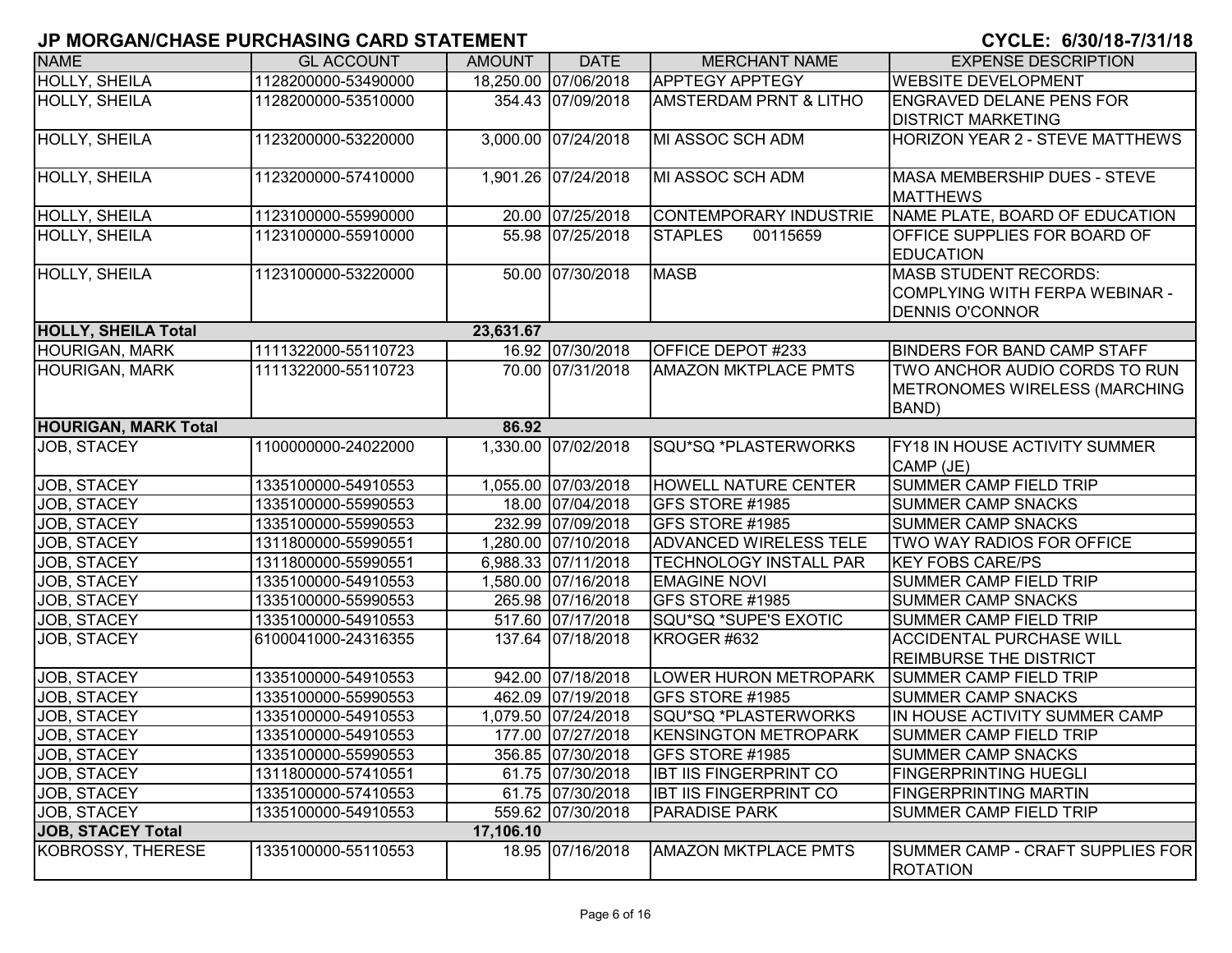| <b>NAME</b>                    | <b>GL ACCOUNT</b>   | <b>AMOUNT</b> | <b>DATE</b>         | <b>MERCHANT NAME</b>        | <b>EXPENSE DESCRIPTION</b>               |
|--------------------------------|---------------------|---------------|---------------------|-----------------------------|------------------------------------------|
| KOBROSSY, THERESE              | 1335100000-55110553 |               | 7.99 07/31/2018     | <b>AMAZON MKTPLACE PMTS</b> | <b>SUMMER CAMP - CRAFT SUPPLIES</b>      |
| <b>KOBROSSY, THERESE Total</b> |                     | 26.94         |                     |                             |                                          |
| LAMBERT, ELIZABETH             | 1126600000-54910000 |               | 50.00 07/03/2018    | PROTECTION ONE ALARM        | <b>ECEC ALARM SERVICE</b>                |
| LAMBERT, ELIZABETH             | 1126160000-53450000 |               | 6,300.78 07/03/2018 | <b>SCHOOLDUDE COM</b>       | <b>DISTRICT SCHOOLDUDE FEE FOR 2018-</b> |
|                                |                     |               |                     |                             | 19                                       |
| LAMBERT, ELIZABETH             | 1126160000-54120000 |               | 950.00 07/04/2018   | <b>ENZO WATER SERVICE</b>   | <b>NW &amp; ECEC COOLING TOWERS</b>      |
| LAMBERT, ELIZABETH             | 1126160000-55910000 |               | 236.05 07/04/2018   | STAPLS7200249979000001      | <b>MTCE OFFICE SUPPLIES</b>              |
| LAMBERT, ELIZABETH             | 1126152000-54110000 |               | 594.60 07/04/2018   | THYSSENKRUPP ELEVATOR       | HS ELEVATOR MAINTENANCE                  |
| LAMBERT, ELIZABETH             | 1126113000-55991000 |               | 696.07 07/09/2018   | <b>NICHOLS</b>              | <b>NW CUSTODIAL SUPPLIES</b>             |
| LAMBERT, ELIZABETH             | 1126120000-55991000 |               | 768.10 07/09/2018   | <b>NICHOLS</b>              | <b>MS CUSTODIAL SUPPLIES</b>             |
| LAMBERT, ELIZABETH             | 1126122000-55991000 |               | 3,266.86 07/09/2018 | <b>NICHOLS</b>              | <b>HS CUSTODIAL SUPPLIES</b>             |
| LAMBERT, ELIZABETH             | 1126114000-55991000 |               | 393.81 07/09/2018   | <b>NICHOLS</b>              | PV CUSTODIAL SUPPLIES                    |
| LAMBERT, ELIZABETH             | 1126118000-55991000 |               | 277.68 07/09/2018   | <b>NICHOLS</b>              | <b>NM5 CUSTODIAL SUPPLIES</b>            |
| LAMBERT, ELIZABETH             | 1126115000-55991000 |               | 782.73 07/09/2018   | <b>NICHOLS</b>              | DF CUSTODIAL SUPPLIES                    |
| LAMBERT, ELIZABETH             | 1126118000-55991000 |               | 410.74 07/09/2018   | <b>NICHOLS</b>              | <b>NM6 CUSTODIAL SUPPLIES</b>            |
| LAMBERT, ELIZABETH             | 1126160000-55991000 |               | 564.27 07/09/2018   | <b>NICHOLS</b>              | <b>MTCE CUSTODIAL SUPPLIES</b>           |
| LAMBERT, ELIZABETH             | 1126152000-55991000 |               | 438.55 07/09/2018   | <b>NICHOLS</b>              | <b>ECEC CUSTODIAL SUPPLIES</b>           |
| LAMBERT, ELIZABETH             | 1126160000-55992000 |               | 1,875.96 07/11/2018 | <b>AERO FILTER INC</b>      | <b>NM6 AIR FILTERS</b>                   |
| LAMBERT, ELIZABETH             | 1126160000-55992000 |               | 1,400.17 07/11/2018 | <b>AERO FILTER INC</b>      | OH AIR FILTERS                           |
| LAMBERT, ELIZABETH             | 1126160000-55992000 |               | 1,377.35 07/11/2018 | <b>AERO FILTER INC</b>      | <b>NM5 AIR FILTERS</b>                   |
| LAMBERT, ELIZABETH             | 1126160000-55992000 |               | 1,397.48 07/11/2018 | <b>AERO FILTER INC</b>      | <b>VO AIR FILTERS</b>                    |
| LAMBERT, ELIZABETH             | 1126160000-55992000 |               | 192.05 07/11/2018   | <b>AERO FILTER INC</b>      | <b>NM6 AIR FILTERS</b>                   |
| LAMBERT, ELIZABETH             | 1126160000-55992000 |               | 298.42 07/11/2018   | <b>AERO FILTER INC</b>      | OH AIR FILTERS                           |
| LAMBERT, ELIZABETH             | 1126160000-55992000 |               | 298.42 07/11/2018   | <b>AERO FILTER INC</b>      | <b>VO AIR FILTERS</b>                    |
| LAMBERT, ELIZABETH             | 1100000000-24022000 |               | 116.20 07/11/2018   | <b>AIRGASS NORTH</b>        | FY18 DISTRICT WELDING 1126160000-        |
|                                |                     |               |                     |                             | 55992000 (JE)                            |
| LAMBERT, ELIZABETH             | 1100000000-24022000 |               | 395.00 07/11/2018   | <b>DE-CAL INC</b>           | FY18 HS ATRIUM SUPPLY FAN FAILURE        |
|                                |                     |               |                     |                             | 1126122000-54120000 (JE)                 |
| LAMBERT, ELIZABETH             | 1126160000-55992000 |               | 2,788.24 07/12/2018 | <b>AERO FILTER INC</b>      | <b>HS AIR FILTERS</b>                    |
| LAMBERT, ELIZABETH             | 1126160000-55992000 |               | 753.30 07/12/2018   | <b>AERO FILTER INC</b>      | <b>NW AIR FILTERS</b>                    |
| LAMBERT, ELIZABETH             | 1126160000-55992000 |               | 844.22 07/12/2018   | <b>AERO FILTER INC</b>      | <b>ECEC AIR FILTERS</b>                  |
| LAMBERT, ELIZABETH             | 1126160000-55992000 |               | 802.74 07/12/2018   | <b>AERO FILTER INC</b>      | PV AIR FILTERS                           |
| LAMBERT, ELIZABETH             | 1126160000-55992000 |               | 5,979.74 07/12/2018 | <b>AERO FILTER INC</b>      | <b>HS AIR FILTERS</b>                    |
| LAMBERT, ELIZABETH             | 1126160000-55992000 |               | 716.12 07/12/2018   | <b>AERO FILTER INC</b>      | <b>ECEC AIR FILTERS</b>                  |
| LAMBERT, ELIZABETH             | 1126160000-55992000 |               | 309.50 07/12/2018   | <b>AERO FILTER INC</b>      | PV AIR FILTERS                           |
| LAMBERT, ELIZABETH             | 1126122000-54110000 |               | 1,397.50 07/12/2018 | <b>AMERICAN SPRINKLER</b>   | <b>HS IRRIGATION REPAIRS</b>             |
| LAMBERT, ELIZABETH             | 1126115000-54110000 |               | 269.00 07/12/2018   | <b>AMERICAN SPRINKLER</b>   | <b>DF IRRIGATION REPAIRS</b>             |
| LAMBERT, ELIZABETH             | 1126120000-54110000 |               | 600.00 07/12/2018   | <b>AMERICAN SPRINKLER</b>   | <b>MS IRRIGATION REPAIRS</b>             |
| LAMBERT, ELIZABETH             | 1126122000-54110000 |               | 720.30 07/12/2018   | INT*IN *AQUATIC SOURCE      | <b>HS POOL REPAIR STENNER &amp;</b>      |
|                                |                     |               |                     |                             | <b>INJECTORS</b>                         |
| LAMBERT, ELIZABETH             | 1126160000-53840000 |               | 151.11 07/12/2018   | <b>WASTE MGMT WM EZPAY</b>  | NM5 ROLL OFF DUMPSTER                    |
| LAMBERT, ELIZABETH             | 1126160000-55992000 |               | 474.55 07/13/2018   | <b>AERO FILTER INC</b>      | DF PRE-FILTER ORDER                      |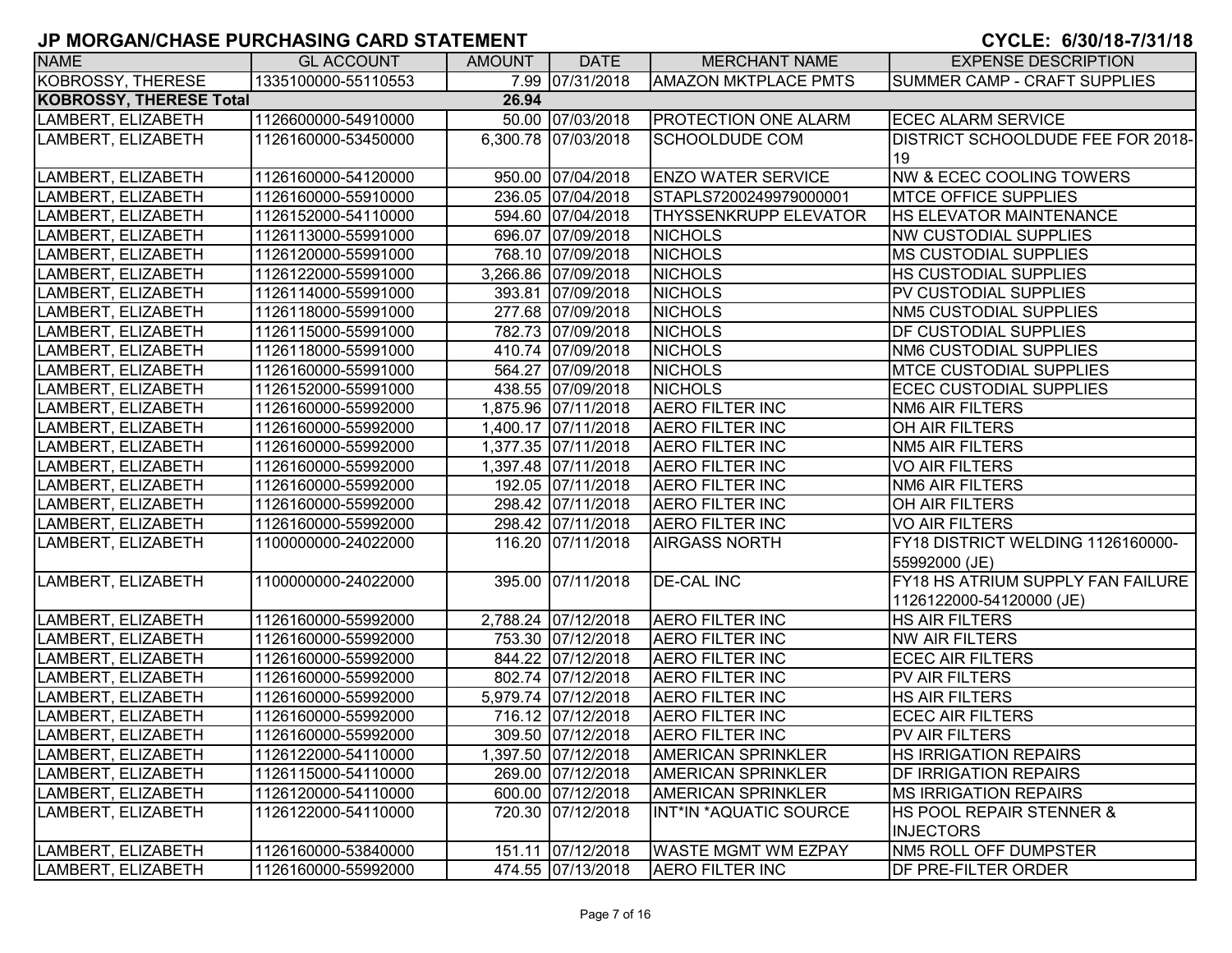| <b>NAME</b>        | <b>GL ACCOUNT</b>   | AMOUNT | <b>DATE</b>         | <b>MERCHANT NAME</b>          | <b>EXPENSE DESCRIPTION</b>       |
|--------------------|---------------------|--------|---------------------|-------------------------------|----------------------------------|
| LAMBERT, ELIZABETH | 1126160000-55992000 |        | 537.88 07/13/2018   | <b>AERO FILTER INC</b>        | DF SECONDARY FILTER ORDER        |
| LAMBERT, ELIZABETH | 1100000000-24022000 |        | 456.75 07/13/2018   | <b>SUBURBAN PROPANE</b>       | FY18 BOSCO PROPANE 1126160000-   |
|                    |                     |        |                     |                               | 55710000 (JE)                    |
| LAMBERT, ELIZABETH | 1126118000-54110000 |        | 3,030.00 07/18/2018 | <b>SUPERIOR GROUNDCOVER,</b>  | NM5 PLAYGROUND MULCH             |
| LAMBERT, ELIZABETH | 1126114000-54110000 |        | 3,787.50 07/18/2018 | <b>SUPERIOR GROUNDCOVER,</b>  | <b>PV PLAYGROUND MULCH</b>       |
| LAMBERT, ELIZABETH | 1126113000-54110000 |        | 3,787.50 07/18/2018 | SUPERIOR GROUNDCOVER,         | <b>NW PLAYGROUND MULCH</b>       |
| LAMBERT, ELIZABETH | 1126152000-54110000 |        | 505.00 07/18/2018   | SUPERIOR GROUNDCOVER,         | <b>ECEC PLAYGROUND MULCH</b>     |
| LAMBERT, ELIZABETH | 1126115000-54110000 |        | 3,282.50 07/18/2018 | SUPERIOR GROUNDCOVER,         | DF PLAYGROUND MULCH              |
| LAMBERT, ELIZABETH | 1126111000-54110000 |        | 3,787.50 07/18/2018 | SUPERIOR GROUNDCOVER,         | VO PLAYGROUND MULCH              |
| LAMBERT, ELIZABETH | 1126112000-54110000 |        | 4,545.00 07/18/2018 | <b>SUPERIOR GROUNDCOVER,</b>  | OH PLAYGROUND MULCH              |
| LAMBERT, ELIZABETH | 1126160000-53840000 |        | 185.00 07/18/2018   | <b>WASTE MGMT WM EZPAY</b>    | <b>HS ROLL OFF DUMPSTER</b>      |
| LAMBERT, ELIZABETH | 1100000000-24022000 |        | 250.00 07/18/2018   | WASTE MGMT WM EZPAY           | FY18 HS SOUTH ROLL OFF           |
|                    |                     |        |                     |                               | DUMPSTER1126160000-53840000 (JE) |
| LAMBERT, ELIZABETH | 1126170000-54120000 |        | 472.50 07/19/2018   | <b>ARCH ENVIRONMENTAL GRO</b> | UST CONSULTING SERVICES          |
| LAMBERT, ELIZABETH | 1126160000-55710000 |        | 536.25 07/19/2018   | CORRIGAN OIL #2 - BRI         | <b>MTCE FUEL</b>                 |
| LAMBERT, ELIZABETH | 1126600000-54910000 |        | 285.00 07/19/2018   | SONITROL GREAT LAKES M        | PV ALARM SERVICES                |
| LAMBERT, ELIZABETH | 1126600000-54910000 |        | 195.00 07/19/2018   | SONITROL GREAT LAKES M        | <b>TRANS ALARM SERVICES</b>      |
| LAMBERT, ELIZABETH | 1126600000-54910000 |        | 195.00 07/19/2018   | SONITROL GREAT LAKES M        | <b>MTCE ALARM SERVICES</b>       |
| LAMBERT, ELIZABETH | 1126600000-54910000 |        | 285.00 07/19/2018   | SONITROL GREAT LAKES M        | <b>DF ALARM SERVICES</b>         |
| LAMBERT, ELIZABETH | 1126600000-54910000 |        | 195.00 07/19/2018   | <b>SONITROL GREAT LAKES M</b> | <b>ITC ALARM SERVICES</b>        |
| LAMBERT, ELIZABETH | 1126600000-54910000 |        | 285.00 07/19/2018   | SONITROL GREAT LAKES M        | VO ALARM SERVICES                |
| LAMBERT, ELIZABETH | 1126600000-54910000 |        | 285.00 07/19/2018   | SONITROL GREAT LAKES M        | <b>HS ALARM SERVICES</b>         |
| LAMBERT, ELIZABETH | 1126600000-54910000 |        | 195.00 07/19/2018   | SONITROL GREAT LAKES M        | <b>NATC ALARM SERVICES</b>       |
| LAMBERT, ELIZABETH | 1126600000-54910000 |        | 555.00 07/19/2018   | SONITROL GREAT LAKES M        | <b>ESB ALARM SERVICES</b>        |
| LAMBERT, ELIZABETH | 1126600000-54910000 |        | 195.00 07/19/2018   | <b>SONITROL GREAT LAKES M</b> | <b>NM5 ALARM SERVICES</b>        |
| LAMBERT, ELIZABETH | 1126600000-54910000 |        | 465.00 07/19/2018   | <b>SONITROL GREAT LAKES M</b> | <b>NM6 ALARM SERVICES</b>        |
| LAMBERT, ELIZABETH | 1126600000-54910000 |        | 285.00 07/19/2018   | SONITROL GREAT LAKES M        | <b>NW ALARM SERVICES</b>         |
| LAMBERT, ELIZABETH | 1126600000-54910000 |        | 285.00 07/19/2018   | SONITROL GREAT LAKES M        | OH ALARM SERVICES                |
| LAMBERT, ELIZABETH | 1126600000-54910000 |        | 285.00 07/19/2018   | SONITROL GREAT LAKES M        | <b>MS ALARM SERVICES</b>         |
| LAMBERT, ELIZABETH | 1126600000-54910000 |        | 171.00 07/19/2018   | SONITROL GREAT LAKES M        | <b>ECEC ALARM SERVICES</b>       |
| LAMBERT, ELIZABETH | 1126160000-55992000 |        | 1,913.50 07/20/2018 | <b>AERO FILTER INC</b>        | MS PRE-FILTERS                   |
| LAMBERT, ELIZABETH | 1126160000-55992000 |        | 4,319.02 07/20/2018 | <b>AERO FILTER INC</b>        | <b>MS SECONDARY FILTERS</b>      |
| LAMBERT, ELIZABETH | 1126160000-54110000 |        | 3,295.00 07/25/2018 | INT*IN *SECURE DOORS L        | <b>DISTRICT FIRE DROP TESTS</b>  |
| LAMBERT, ELIZABETH | 1126122000-54110000 |        | 1,675.00 07/25/2018 | INT*IN *SECURE DOORS L        | HS LUNCHROOM DOOR REPAIR         |
| LAMBERT, ELIZABETH | 1126120000-54120000 |        | 471.30 07/25/2018   | NATIONAL TIME                 | MS MAIN OFFICE, KITCHEN MECH     |
|                    |                     |        |                     |                               | <b>ROOM BATTERIES</b>            |
| LAMBERT, ELIZABETH | 1126160000-53840000 |        | 1,932.52 07/26/2018 | <b>ARCH ENVIRONMENTAL GRO</b> | <b>DISTRICT UNIVERSAL WASTE</b>  |
|                    |                     |        |                     |                               | <b>DISPOSAL</b>                  |
| LAMBERT, ELIZABETH | 1126160000-55992000 |        | 142.14 07/26/2018   | <b>PRINTNOLOGY INC</b>        | HS POOL SHOWER ADA SIGNS         |
| LAMBERT, ELIZABETH | 1127170000-55790000 |        | 1,361.08 07/27/2018 | HYDRO CHEM SYSTEMS INC        | <b>TRANS BUS WASH CHEMICALS</b>  |
| LAMBERT, ELIZABETH | 1126100000-54910829 |        | 2,297.13 07/30/2018 | <b>ARCH ENVIRONMENTAL GRO</b> | <b>DISTRICT STORM WATER</b>      |
|                    |                     |        |                     |                               | MANAGEMENT                       |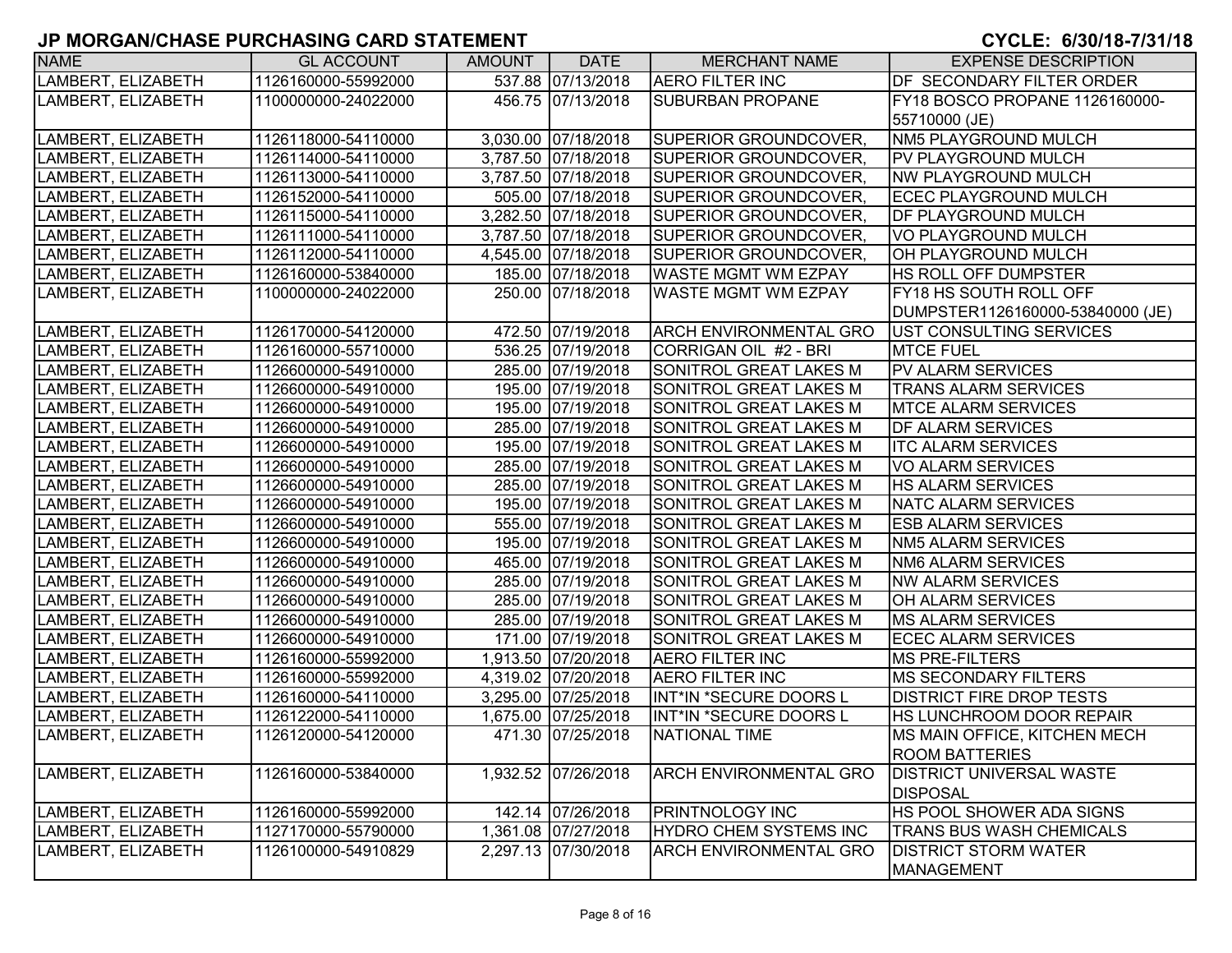|                                 | <u>u mononivumus i ununkumu ukitu uhismsiti </u> |               |                      |                                   |                                                                 |
|---------------------------------|--------------------------------------------------|---------------|----------------------|-----------------------------------|-----------------------------------------------------------------|
| <b>NAME</b>                     | <b>GL ACCOUNT</b>                                | <b>AMOUNT</b> | <b>DATE</b>          | <b>MERCHANT NAME</b>              | <b>EXPENSE DESCRIPTION</b>                                      |
| LAMBERT, ELIZABETH              | 1126160000-55710000                              |               | 549.88 07/30/2018    | CORRIGAN OIL #2 - BRI             | <b>MTCE FUEL</b>                                                |
| LAMBERT, ELIZABETH              | 1126120000-54110000                              |               | 1,850.00 07/30/2018  | INT*IN *SERVICEPRO PLU            | MS GREASE INTERCEPTOR PUMPOUT                                   |
| LAMBERT, ELIZABETH              | 1126600000-54910000                              |               | 50.00 07/30/2018     | PROTECTION ONE ALARM              | <b>ECEC ALARM SERVICES</b>                                      |
| LAMBERT, ELIZABETH              | 1126160000-55990000                              |               | 53.20 07/30/2018     | <b>QUALITY FIRST AID &amp; SA</b> | <b>MTCE FIRST AID KIT</b>                                       |
| LAMBERT, ELIZABETH              | 1126160000-53450000                              |               | 100.00 07/31/2018    | ARC - MI MADISON HGTS             | <b>MTCE SKYSITE FEE</b>                                         |
| LAMBERT, ELIZABETH              | 1126122000-54110000                              |               | 182.50 07/31/2018    | INT*IN *AQUATIC SOURCE            | HS POOL CHECK PUMP #2 & CO2 LINES                               |
| LAMBERT, ELIZABETH              | 1126160000-55992000                              |               | 302.50 07/31/2018    | INT*IN *AQUATIC SOURCE            | <b>HS POOL CHLORINE</b>                                         |
| LAMBERT, ELIZABETH              | 1126160000-54120000                              |               | 25.00 07/31/2018     | NATIONAL TIME                     | MTCE WAREHOUSE ALARM PANEL<br><b>CHECK</b>                      |
| LAMBERT, ELIZABETH              | 1126161000-53840000                              |               | 905.46 07/31/2018    | <b>WASTE MGMT WM EZPAY</b>        | <b>DISTRICT WASTE REMOVAL</b>                                   |
| LAMBERT, ELIZABETH              | 2326161000-53840000                              |               | 301.82 07/31/2018    | <b>WASTE MGMT WM EZPAY</b>        | <b>DISTRICT WASTE REMOVAL - REC</b>                             |
| <b>LAMBERT, ELIZABETH Total</b> |                                                  | 89,939.04     |                      |                                   |                                                                 |
| <b>MATSON, MELISSA</b>          | 1722100000-53220611                              |               | 390.00 07/10/2018    | <b>IIRP</b>                       | <b>IRP WORLD CONFERENCE</b><br><b>REGISTRATION - A. KILGORE</b> |
| <b>MATSON, MELISSA</b>          | 1711322000-55210611                              |               | 389.20 07/11/2018    | <b>BOOKDEPOSITORY.COM</b>         | <b>BOOK ORDER - NOVI HIGH SCHOOL</b>                            |
| <b>MATSON, MELISSA</b>          | 1711322000-53450611                              |               | 6,710.85 07/11/2018  | <b>HOBSONS K12</b>                | NAVIANCE SOFTWARE PAYMENT -<br><b>NOVI HIGH SCHOOL</b>          |
| <b>MATSON, MELISSA</b>          | 1711220000-53450611                              |               | 5,440.00 07/11/2018  | INVOICE #18921                    | SCHOOLOGY SOFTWARE PURCHASE -<br><b>NOVI MIDDLE SCHOOL</b>      |
| <b>MATSON, MELISSA</b>          | 1711322000-53450611                              |               | 10,880.00 07/11/2018 | INVOICE #18921                    | SCHOOLOGY SOFTWARE PURCHASE -<br><b>NOVI HIGH SCHOOL</b>        |
| <b>MATSON, MELISSA</b>          | 1711111000-53450611                              |               | 2,497.50 07/11/2018  | <b>INVOICE #2018-15754</b>        | SEESAW SOFTWARE PURCHASE -<br><b>VILLAGE OAKS</b>               |
| <b>MATSON, MELISSA</b>          | 1711112000-53450611                              |               | 2,497.50 07/11/2018  | <b>INVOICE #2018-15754</b>        | SEESAW SOFTWARE PURCHASE -<br><b>ORCHARD HILLS</b>              |
| <b>MATSON, MELISSA</b>          | 1711113000-53450611                              |               | 2,497.50 07/11/2018  | <b>INVOICE #2018-15754</b>        | SEESAW SOFTWARE PURCHASE -<br><b>NOVI WOODS</b>                 |
| <b>MATSON, MELISSA</b>          | 1711114000-53450611                              |               | 2,497.50 07/11/2018  | <b>INVOICE #2018-15754</b>        | SEESAW SOFTWARE PURCHASE -<br><b>PARKVIEW</b>                   |
| <b>MATSON, MELISSA</b>          | 1711115000-53450611                              |               | 2,497.50 07/11/2018  | <b>INVOICE #2018-15754</b>        | SEESAW SOFTWARE PURCHASE -<br><b>DEERFIELD</b>                  |
| <b>MATSON, MELISSA</b>          | 1711118000-53450611                              |               | 2,497.50 07/11/2018  | <b>INVOICE #2018-15754</b>        | SEESAW SOFTWARE PURCHASE -<br><b>NOVI MEADOWS</b>               |
| <b>MATSON, MELISSA</b>          | 1711111000-53450611                              |               | 6,240.44 07/11/2018  | RLI*RENAISSANCE LEARN             | RENAISSANCE SOFTWARE PURCHASE -<br><b>VILLAGE OAKS</b>          |
| <b>MATSON, MELISSA</b>          | 1711112000-53450611                              |               | 3,686.36 07/11/2018  | RLI*RENAISSANCE LEARN             | RENAISSANCE SOFTWARE PURCHASE -<br><b>ORCHARD HILLS</b>         |
| <b>MATSON, MELISSA</b>          | 1711113000-53450611                              |               | 3,603.80 07/11/2018  | RLI*RENAISSANCE LEARN             | RENAISSANCE SOFTWARE PURCHASE -<br><b>NOVI WOODS</b>            |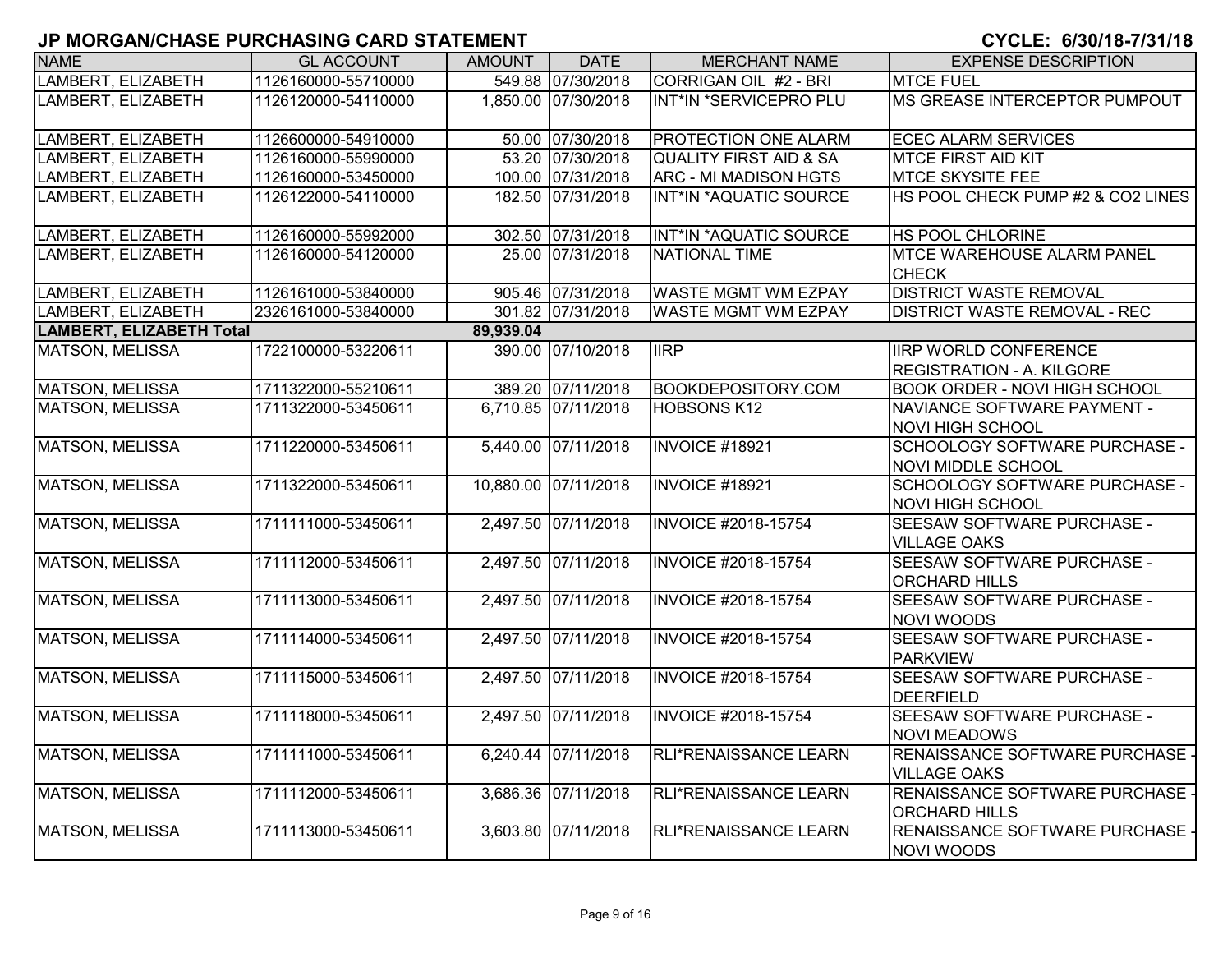|                        | י יירע שיוויט איווטי וויטונט ו בטרעוט וערשיות וט |               |                      |                               | U I U LL I U U UU I I U I I I U                                                                                |
|------------------------|--------------------------------------------------|---------------|----------------------|-------------------------------|----------------------------------------------------------------------------------------------------------------|
| <b>NAME</b>            | <b>GL ACCOUNT</b>                                | <b>AMOUNT</b> | <b>DATE</b>          | <b>MERCHANT NAME</b>          | <b>EXPENSE DESCRIPTION</b>                                                                                     |
| <b>MATSON, MELISSA</b> | 1711114000-53450611                              |               | 5,473.40 07/11/2018  | <b>RLI*RENAISSANCE LEARN</b>  | RENAISSANCE SOFTWARE PURCHASE -<br><b>PARKVIEW</b>                                                             |
| MATSON, MELISSA        | 1711115000-53450611                              |               | 4,548.20 07/11/2018  | RLI*RENAISSANCE LEARN         | <b>RENAISSANCE SOFTWARE PURCHASE -</b><br><b>DEERFIELD</b>                                                     |
| <b>MATSON, MELISSA</b> | 1711118000-53450611                              |               | 12,372.25 07/11/2018 | RLI*RENAISSANCE LEARN         | <b>RENAISSANCE SOFTWARE PURCHASE -</b><br><b>NOVI MEADOWS</b>                                                  |
| <b>MATSON, MELISSA</b> | 1111111000-53450000                              |               | 2,453.40 07/11/2018  | RLI*RENAISSANCE LEARN         | RENAISSANCE SOFTWARE PURCHASE<br>(STAR EARLY LITERACY & STAR MATH)<br>- VILLAGE OAKS                           |
| <b>MATSON, MELISSA</b> | 1711111000-53450611                              |               | 4,673.57 07/12/2018  | <b>IXL</b>                    | IXL SOFTWARE PURCHASE - VILLAGE<br><b>OAKS</b>                                                                 |
| MATSON, MELISSA        | 1711112000-53450611                              |               | 4,673.57 07/12/2018  | <b>IXL</b>                    | IXL SOFTWARE PURCHASE - ORCHARD<br><b>HILLS</b>                                                                |
| MATSON, MELISSA        | 1711113000-53450611                              |               | 4,673.57 07/12/2018  | <b>IXL</b>                    | IXL SOFTWARE PURCHASE - NOVI<br><b>WOODS</b>                                                                   |
| <b>MATSON, MELISSA</b> | 1711114000-53450611                              |               | 4,673.57 07/12/2018  | <b>IXL</b>                    | IXL SOFTWARE PURCHASE -<br><b>PARKVIEW</b>                                                                     |
| <b>MATSON, MELISSA</b> | 1711115000-53450611                              |               | 4,673.57 07/12/2018  | IXL                           | IXL SOFTWARE PURCHASE -<br><b>DEERFIELD</b>                                                                    |
| <b>MATSON, MELISSA</b> | 1711118000-53450611                              |               | 4,673.57 07/12/2018  | IXL                           | <b>IXL SOFTWARE PURCHASE - NOVI</b><br><b>MEADOWS</b>                                                          |
| <b>MATSON, MELISSA</b> | 1711220000-53450611                              |               | 4,673.58 07/12/2018  | IXL                           | IXL SOFTWARE PURCHASE - NOVI<br><b>MIDDLE SCHOOL</b>                                                           |
| <b>MATSON, MELISSA</b> | 1711322000-55210611                              |               | 2,435.10 07/17/2018  | THE READING WAREHOUSE         | <b>TEXTBOOKS FOR NOVI HIGH SCHOOL</b>                                                                          |
| <b>MATSON, MELISSA</b> | 1711322000-55210611                              |               | 214.67 07/17/2018    | THE READING WAREHOUSE         | <b>NOVELS FOR NOVI HIGH SCHOOL</b>                                                                             |
| <b>MATSON, MELISSA</b> | 1711322000-55210611                              |               | 203.20 07/18/2018    | AMAZON.COM                    | <b>NOVELS FOR NOVI HIGH SCHOOL</b>                                                                             |
| <b>MATSON, MELISSA</b> | 1711322000-55110611                              |               | 69.00 07/18/2018     | HARVARD*BUSINESS REVIE        | <b>HARVARD BUSINESS REVIEW -</b><br><b>STUDENT SUBSCRIPTION - NOVI HIGH</b><br><b>SCHOOL (INCUBATOR CLASS)</b> |
| <b>MATSON, MELISSA</b> | 1711322000-55210611                              |               | 2,808.26 07/18/2018  | <b>TCD*CENGAGE LEARNING</b>   | <b>TEXTBOOKS FOR NOVI HIGH SCHOOL</b>                                                                          |
| MATSON, MELISSA        | 1711322000-55210611                              |               | 622.92 07/18/2018    | THE READING WAREHOUSE         | NOVELS FOR NOVI HIGH SCHOOL                                                                                    |
| <b>MATSON, MELISSA</b> | 1711322000-55210611                              |               | 208.25 07/19/2018    | AMAZON.COM                    | <b>NOVELS FOR NOVI HIGH SCHOOL</b>                                                                             |
| MATSON, MELISSA        | 1711322000-55210611                              |               | 199.50 07/19/2018    | AMAZON.COM                    | <b>NOVELS FOR NOVI HIGH SCHOOL</b>                                                                             |
| <b>MATSON, MELISSA</b> | 1711322000-55210611                              |               | 176.20 07/19/2018    | THE READING WAREHOUSE         | NOVELS FOR NOVI HIGH SCHOOL                                                                                    |
| MATSON, MELISSA        | 1722100000-57410619                              |               | 8,100.00 07/20/2018  | <b>ADVANCE EDUCATION, INC</b> | <b>ADVANCED DISTRICT IMPROVEMENT</b><br><b>NETWORK FEE</b>                                                     |
| MATSON, MELISSA        | 1711322000-55210611                              |               | 109.12 07/20/2018    | <b>AMAZON MKTPLACE PMTS</b>   | NOVELS FOR NOVI HIGH SCHOOL                                                                                    |
| <b>MATSON, MELISSA</b> | 1722200000-53450611                              |               | 1,500.00 07/20/2018  | ITHAKA, JSTOR, PORTICO        | JSTOR SOFTWARE - NOVI HIGH<br><b>SCHOOL</b>                                                                    |
| <b>MATSON, MELISSA</b> | 1128300000-55910000                              |               | 163.98 07/23/2018    | AMAZON.COM                    | <b>FRAMED PRIVACY FILTER - DISTRICT</b><br>HUMAN RESOURCE DEPARTMENT                                           |
| MATSON, MELISSA        | 1711322000-55210611                              |               | 434.47 07/23/2018    | AMAZON.COM                    | <b>NOVELS FOR NOVI HIGH SCHOOL</b>                                                                             |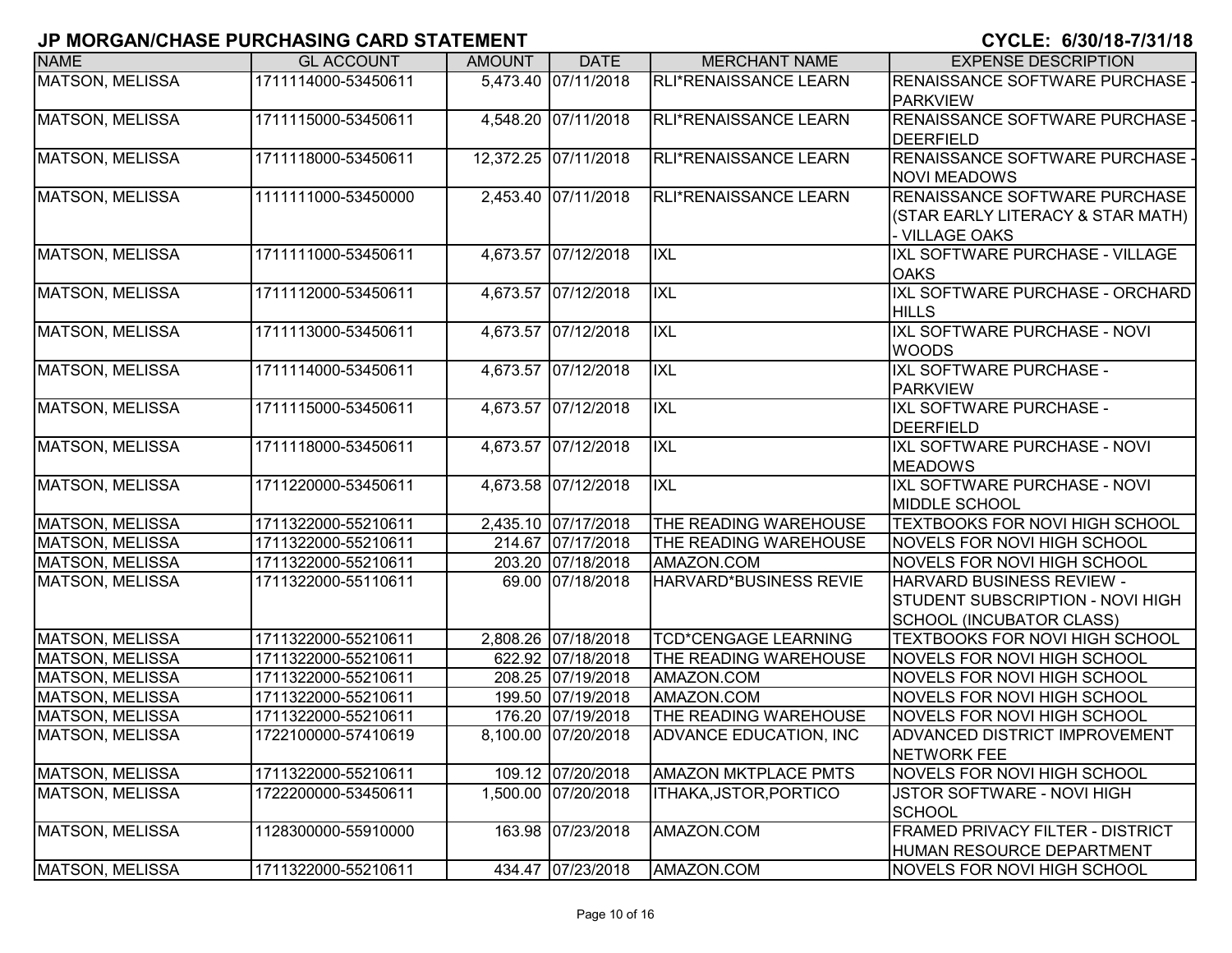| <b>NAME</b>                     | <b>GL ACCOUNT</b>   | <b>AMOUNT</b> | <b>DATE</b>         | <b>MERCHANT NAME</b>              | <b>EXPENSE DESCRIPTION</b>                          |
|---------------------------------|---------------------|---------------|---------------------|-----------------------------------|-----------------------------------------------------|
| <b>MATSON, MELISSA</b>          | 1722100000-57410611 |               | 435.00 07/23/2018   | MI ASSOC SCH ADM                  | MASA 2018-19 MEMBERSHIP CENTRAL                     |
|                                 |                     |               |                     |                                   | <b>OFFICE ADMINISTRATORS</b>                        |
| MATSON, MELISSA                 | 1711322000-55210611 |               | 1,631.38 07/23/2018 | <b>TAYLOR &amp; FRANCIS BOOKS</b> | TEXTBOOKS FOR NOVI HIGH SCHOOL                      |
| <b>MATSON, MELISSA</b>          | 1711322000-55210611 |               | 9,116.63 07/24/2018 | <b>VISTA HIGHER LEARNING</b>      | <b>TEXTBOOKS FOR NOVI HIGH SCHOOL</b>               |
| MATSON, MELISSA                 | 1722100000-57410611 |               | 1,085.00 07/25/2018 | <b>ASSOC SUPERV AND CURR</b>      | <b>ASCD INSTITUTIONAL MEMBERSHIP</b>                |
| <b>MATSON, MELISSA Total</b>    |                     | 139,400.58    |                     |                                   |                                                     |
| <b>MATTHEWS, STEVEN</b>         | 1123200000-53229000 |               | 20.95 07/10/2018    | SQUARE *SQ *DC VIP CAB            | <b>AASA CONFERENCE TRAVEL</b>                       |
| MATTHEWS, STEVEN                | 1123200000-53229000 |               | 6.34 07/13/2018     | LONGWORTH FC 60068087             | AASA CONFERENCE MEALS                               |
| MATTHEWS, STEVEN                | 1123200000-53229000 |               | 92.00 07/13/2018    | <b>METRO AIRPORT PARKING</b>      | AASA CONFERENCE TRAVEL<br><b>EXPENSES</b>           |
| MATTHEWS, STEVEN                | 1123200000-53229000 |               | 10.21 07/16/2018    | <b>BEN'S CHILI BOWL- REAG</b>     | AASA CONFERENCE MEALS                               |
| MATTHEWS, STEVEN                | 1123200000-53229000 |               | 18.46 07/16/2018    | <b>TAXI SVC WASHINGTON</b>        | <b>AASA CONFERENCE TRAVEL</b>                       |
| MATTHEWS, STEVEN                | 1123200000-53229000 |               | 252.56 07/27/2018   | <b>HYATT HOTELS</b>               | AASA CONFERENCE LODGING                             |
| <b>MATTHEWS, STEVEN Total</b>   |                     | 400.52        |                     |                                   |                                                     |
| MCDERMOTT, JACOB                | 1126160000-55992000 |               | 59.04 07/27/2018    | GRAINGER                          | <b>ESB AIR FILTERS</b>                              |
| <b>MCDERMOTT, JACOB Total</b>   |                     | 59.04         |                     |                                   |                                                     |
| MCDOUGALL, BARBARA              | 6100061000-24316104 |               | 170.24 07/23/2018   | SAMS CLUB #6657                   | <b>ITEMS PURCHASED FOR CAP CLASSES</b>              |
|                                 |                     |               |                     |                                   | <b>AND THE OFFICE</b>                               |
| MCDOUGALL, BARBARA              | 6100061000-24316104 |               | 12.08 07/23/2018    | THE GRAND DINER                   | <b>OFFICE LUNCH</b>                                 |
| MCDOUGALL, BARBARA              | 6100061000-24316104 |               | 708.75 07/30/2018   | <b>SUBWAY</b><br>00025049         | <b>LUNCHES FOR CAP CLASSES</b>                      |
| <b>MCDOUGALL, BARBARA Total</b> |                     | 891.07        |                     |                                   |                                                     |
| MILLER, HELEN                   | 1100000000-24022000 |               | 17.49 07/02/2018    | STAPLS7199606082000002            | FY18 OFFICE SUPPLIES 1128300000-<br>55910000 (JE)   |
| <b>MILLER, HELEN Total</b>      |                     | 17.49         |                     |                                   |                                                     |
| <b>NESMITH, RUSSELL</b>         | 1100000000-24022000 |               | 55.09 07/02/2018    | <b>BEST PLUMBING SPECIALT</b>     | FY18 HS OUTDOOR SPIGOT 1126160000-<br>55992000 (JE) |
| <b>NESMITH, RUSSELL</b>         | 1126160000-55980000 |               | 58.87 07/05/2018    | THE HOME DEPOT #2737              | <b>MTCE REPLACE POST HOLE DIGGER</b>                |
| <b>NESMITH, RUSSELL</b>         | 1126160000-55992000 |               | 49.38 07/09/2018    | THE HOME DEPOT #2737              | HS RM 169 DRYER, NM5                                |
| <b>NESMITH, RUSSELL</b>         | 1126160000-55992000 |               | (16.68) 07/09/2018  | THE HOME DEPOT #2737              | <b>IMTCE RETURN OF SPACESAVER</b>                   |
| <b>NESMITH, RUSSELL</b>         | 1126160000-55992000 |               | 49.91 07/11/2018    | THE HOME DEPOT #2737              | <b>ECEC DOOR SWEEP</b>                              |
| <b>NESMITH, RUSSELL</b>         | 1126160000-55992000 |               | 22.93 07/16/2018    | THE HOME DEPOT #2737              | <b>NW GYM OFFICE</b>                                |
| <b>NESMITH, RUSSELL</b>         | 1126160000-55992000 |               | 9.98 07/16/2018     | THE HOME DEPOT #2737              | <b>MTCE DRY WALL SUPPLIES</b>                       |
| NESMITH, RUSSELL                | 1126160000-55992000 |               | 7.86 07/16/2018     | THE HOME DEPOT #2737              | NW GYM OFFICE CEILING                               |
| NESMITH, RUSSELL                | 1126160000-55992000 |               | 44.63 07/18/2018    | <b>CONTRACTORS PIPE &amp; SUP</b> | <b>MTCE PLUMBING SUPPLIES</b>                       |
| NESMITH, RUSSELL                | 1126160000-55992000 |               | 46.98 07/20/2018    | PPG PAINTS 9455                   | <b>NW ROOF LEAK REPAIR</b>                          |
| NESMITH, RUSSELL                | 1126160000-55992000 |               | 129.00 07/23/2018   | THE HOME DEPOT #2737              | <b>ESB FAUCET REPLACEMENT</b>                       |
| NESMITH, RUSSELL                | 1126160000-55992000 |               | 63.22 07/26/2018    | THE HOME DEPOT #2737              | <b>NM CEILING REPAIR</b>                            |
| <b>NESMITH, RUSSELL Total</b>   |                     | 521.17        |                     |                                   |                                                     |
| <b>OCONNOR, GAIL</b>            | 1311800000-55110551 |               | 4.79 07/10/2018     | <b>AMAZON MKTPLACE PMTS</b>       | <b>TEACHING SUPPLIES</b>                            |
| OCONNOR, GAIL                   | 1311800000-55110551 |               | 115.60 07/10/2018   | <b>AMAZON MKTPLACE PMTS</b>       | <b>TEACHING SUPPLIES</b>                            |
| OCONNOR, GAIL                   | 1311800000-55110551 |               | 181.86 07/12/2018   | SSI*SCHOOL SPECIALTY              | <b>TEACHING SUPPLIES</b>                            |
| OCONNOR, GAIL                   | 1311800000-55110551 |               | 26.80 07/12/2018    | STAPLS7200591848000001            | <b>TEACHING SUPPLIES</b>                            |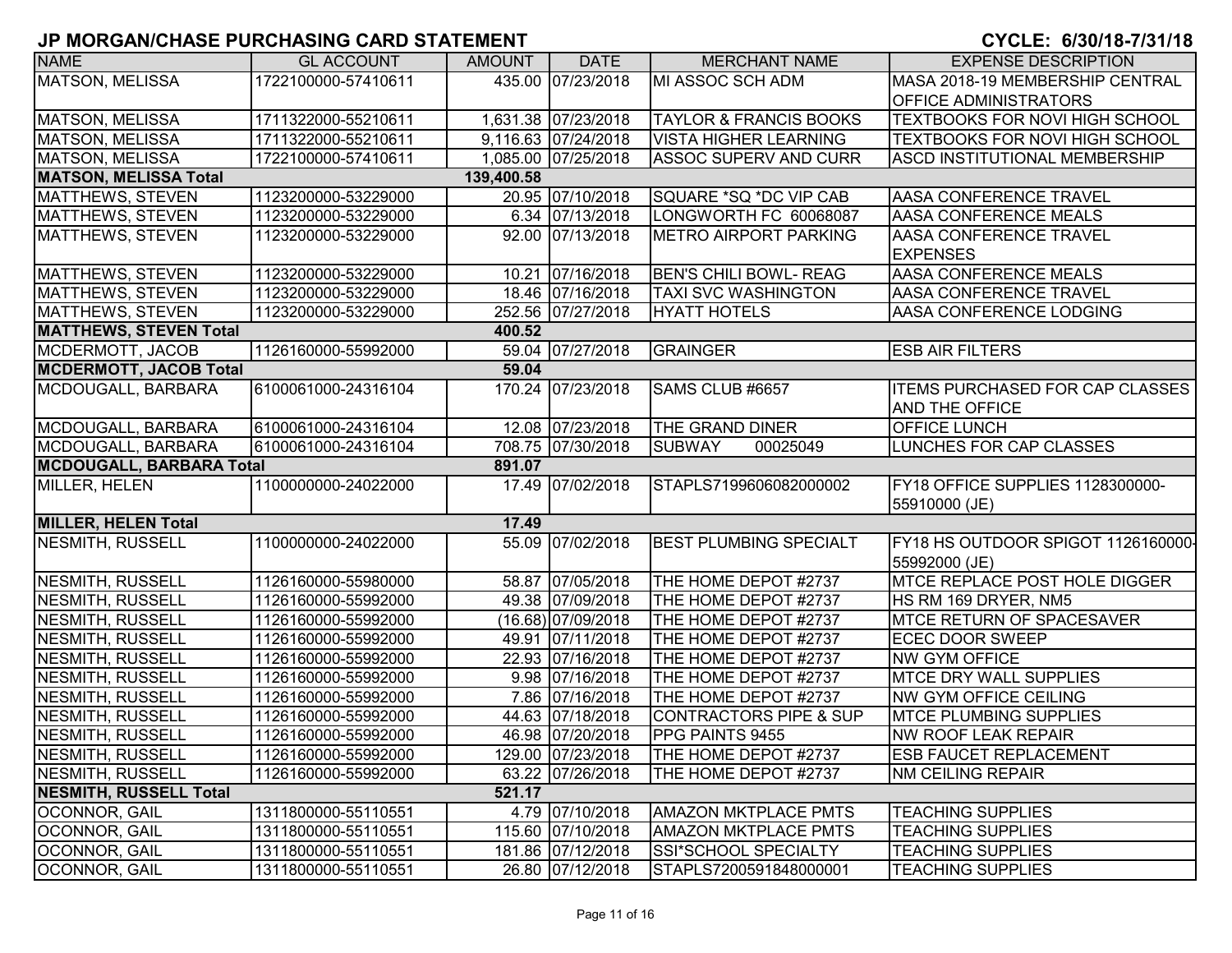| <b>NAME</b>                   | <b>GL ACCOUNT</b>   | <b>AMOUNT</b> | <b>DATE</b>         | <b>MERCHANT NAME</b>         | <b>EXPENSE DESCRIPTION</b>                                              |
|-------------------------------|---------------------|---------------|---------------------|------------------------------|-------------------------------------------------------------------------|
| <b>OCONNOR, GAIL</b>          | 1311800000-55110551 |               | 151.28 07/12/2018   | STAPLS7200634952000001       | <b>TEACHING SUPPLIES</b>                                                |
| OCONNOR, GAIL                 | 1311800000-55110551 |               | 192.95 07/20/2018   | STAPLS7200634952000002       | <b>TEACHING SUPPLIES</b>                                                |
| OCONNOR, GAIL                 | 1311800000-55110551 |               | 60.00 07/24/2018    | AMAZON.COM                   | <b>TEACHING SUPPLIES</b>                                                |
| OCONNOR, GAIL                 | 1311800000-55110551 |               | 632.32 07/24/2018   | <b>SSI*SCHOOL SPECIALTY</b>  | <b>TEACHING SUPPLIES</b>                                                |
| OCONNOR, GAIL                 | 1311800000-55110551 |               | 381.17 07/25/2018   | STAPLS7201286069000001       | <b>TEACHING SUPPLIES</b>                                                |
| OCONNOR, GAIL                 | 1311800000-55110551 |               | 69.57 07/30/2018    | DSS*ACHIEVMNTPRODUCTS        | <b>TEACHING SUPPLIES</b>                                                |
| <b>OCONNOR, GAIL Total</b>    |                     | 1,816.34      |                     |                              |                                                                         |
| <b>OFILI, ALEXANDER</b>       | 1100000000-24022000 |               | 25.00 07/02/2018    | <b>DELTA</b>                 | FY18 HARVARD 17221000000-53229000<br>(BY JE)                            |
| <b>OFILI, ALEXANDER</b>       | 1100000000-24022000 |               | 2.94 07/02/2018     | <b>MARRIOTT</b>              | FY18 HARVARD 17221000000-53229000<br>(BYJE)                             |
| <b>OFILI, ALEXANDER</b>       | 1100000000-24022000 |               | 17.22 07/02/2018    | <b>MARRIOTT</b>              | FY18 HARVARD 17221000000-53229000<br>(BYJE)                             |
| <b>OFILI, ALEXANDER</b>       | 1100000000-24022000 |               | 2.62 07/02/2018     | <b>MARRIOTT</b>              | FY18 HARVARD 17221000000-53229000<br>(BY JE)                            |
| OFILI, ALEXANDER              | 1100000000-24022000 |               | 10.16 07/02/2018    | TST* EL JEFE'S TAQUERI       | FY18 HARVARD 17221000000-53229000<br>(BY JE)                            |
| <b>OFILI, ALEXANDER</b>       | 1100000000-24022000 |               | 47.17 07/03/2018    | LUCKY'S                      | FY18 HARVARD 17221000000-53229000<br>(BY JE)                            |
| <b>OFILI, ALEXANDER Total</b> |                     | 105.11        |                     |                              |                                                                         |
| PATEL, SHAILEE                | 1100000000-24022000 |               | 21.37 07/02/2018    | <b>CHUTNEY'S</b>             | FY18 HARVARD 1222600000-53229000<br>(BY JE)                             |
| PATEL, SHAILEE                | 1100000000-24022000 |               | 8.35 07/02/2018     | <b>MARRIOTT</b>              | FY18 HARVARD 1222600000-53229000<br>(BY JE)                             |
| PATEL, SHAILEE                | 1100000000-24022000 |               | 8.35 07/02/2018     | <b>MARRIOTT</b>              | FY18 HARVARD 1222600000-53229000<br>(BYJE)                              |
| PATEL, SHAILEE                | 1100000000-24022000 |               | 2,257.61 07/02/2018 | <b>MARRIOTT</b>              | FY18 HARVARD OFILI 1722100000-<br>53229000 (BY JE)                      |
| PATEL, SHAILEE                | 1100000000-24022000 |               | 2,259.05 07/02/2018 | <b>MARRIOTT</b>              | FY18 HARVARD PATEL 1222600000-<br>53229000 (BY JE)                      |
| PATEL, SHAILEE                | 1100000000-24022000 |               | 2,263.02 07/02/2018 | <b>MARRIOTT</b>              | FY18 HARVARD DINKELMANN<br>1722100000-53229000 (BY JE)                  |
| PATEL, SHAILEE                | 1100000000-24022000 |               | 7.81 07/02/2018     | MARRIOTT                     | FY18 HARVARD 1222600000-53229000<br>(BY JE)                             |
| PATEL, SHAILEE                | 1100000000-24022000 |               | 28.89 07/02/2018    | <b>ZUMAS TEX MEX</b>         | FY18 HARVARD 1222600000-53229000<br>(BY JE)                             |
| PATEL, SHAILEE                | 1100000000-24022000 |               | 184.00 07/05/2018   | <b>METRO AIRPORT PARKING</b> | FY18 HARVARD 1222600000-53229000<br>(BY JE)                             |
| <b>PATEL, SHAILEE Total</b>   |                     | 7,038.45      |                     |                              |                                                                         |
| REICHLEY, CARRIE              | 1111118000-55110708 |               | 14.88 07/30/2018    | SSI*SCHOOL SPECIALTY         | SUE BARRICK-BINDER CLIPS<br><b>BACKORDERED FROM LAST APRIL,</b><br>2018 |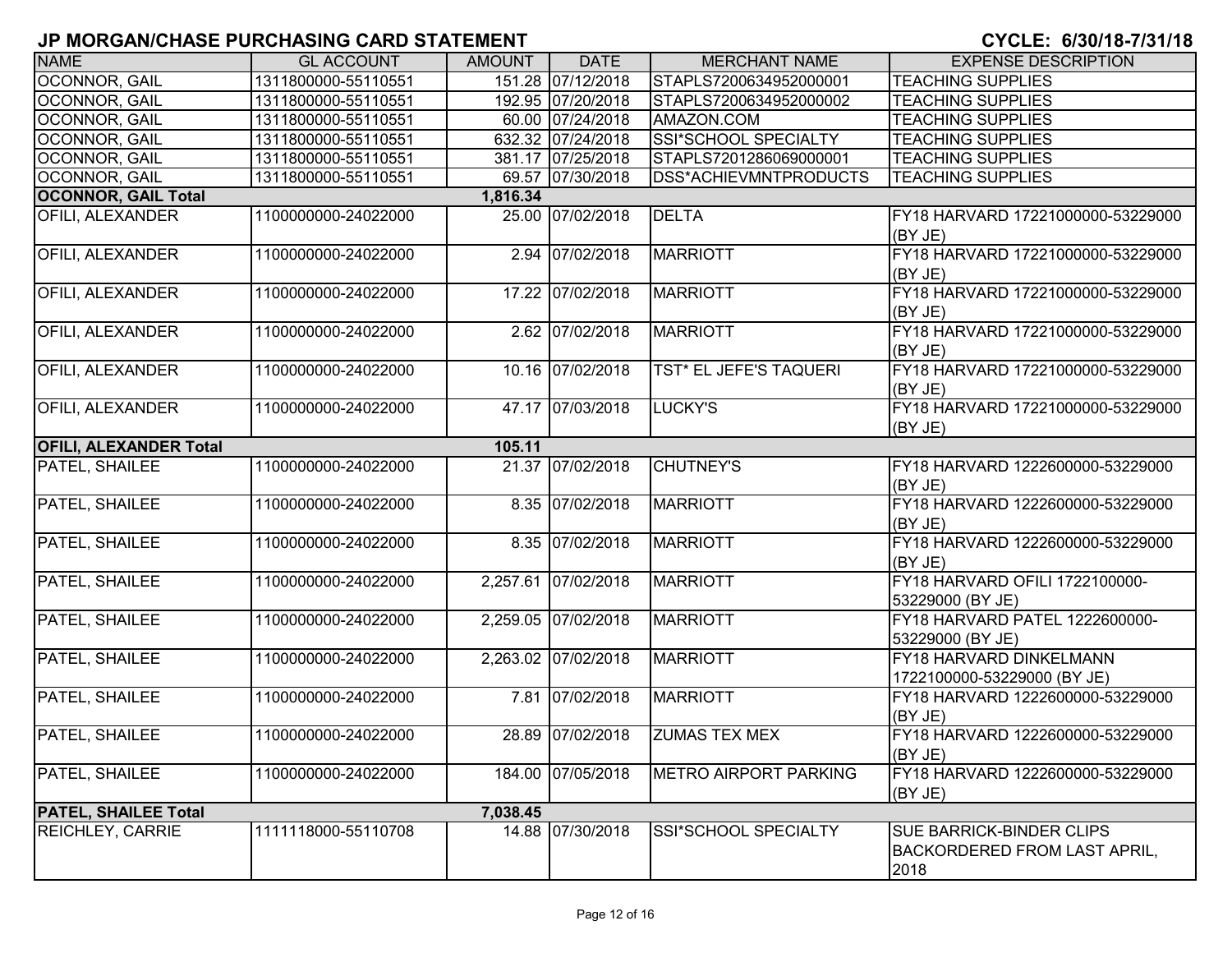|                                 | וואוס שוואס טוושמוס ו שמחוס וואס ומשמעות וט |               |                     |                               | V I VLL. V/VV/ IV <i>I I</i> V I/ IV                                                                                    |
|---------------------------------|---------------------------------------------|---------------|---------------------|-------------------------------|-------------------------------------------------------------------------------------------------------------------------|
| <b>NAME</b>                     | <b>GL ACCOUNT</b>                           | <b>AMOUNT</b> | <b>DATE</b>         | <b>MERCHANT NAME</b>          | <b>EXPENSE DESCRIPTION</b>                                                                                              |
| <b>REICHLEY, CARRIE Total</b>   |                                             | 14.88         |                     |                               |                                                                                                                         |
| <b>ROSS, NICOLE</b>             | 6100022000-24316129                         |               | 126.14 07/12/2018   | <b>AMAZONPRIME MEMBERSHIP</b> | TO BE REIMBURSED-CARD WAS USED<br><b>IN ERROR</b>                                                                       |
| <b>ROSS, NICOLE Total</b>       |                                             | 126.14        |                     |                               |                                                                                                                         |
| RUTKOWSKI, MELANIE              | 1622100384-53220000                         |               | 75.00 07/02/2018    | OFS SPECIAL POPULATION        | 9/18 OFS SPECIAL POPULATIONS<br>CONFERENCE FOR ANDREA KOHLS                                                             |
| RUTKOWSKI, MELANIE              | 1622100384-53220000                         |               | 75.00 07/02/2018    | OFS SPECIAL POPULATION        | 9/18 OFS SPECIAL POPULATIONS<br>CONFERENCE FOR STACY TANNER                                                             |
| <b>RUTKOWSKI, MELANIE</b>       | 1612500384-55110000                         |               | 295.76 07/03/2018   | SSI*SCHOOL SPECIALTY          | SCHOOL SPECIALTY FOR K.<br><b>HUBENSCHMIDT AT NM</b>                                                                    |
| <b>RUTKOWSKI, MELANIE</b>       | 1612500384-55110000                         |               | 1,079.62 07/06/2018 | SSI*SCHOOL SPECIALTY          | <b>CLASSROOM SUPPLIES FOR K.</b><br><b>HUBENSCHMIDT AT NM</b>                                                           |
| <b>RUTKOWSKI, MELANIE</b>       | 1722100000-55910611                         |               | 25.69 07/19/2018    | STAPLS7201031825000001        | OFFICE SUPPLIES                                                                                                         |
| <b>RUTKOWSKI, MELANIE</b>       | 1612500384-55110000                         |               | 836.02 07/20/2018   | NATIONAL GEOGRAPHIC SO        | MAGAZINE SUBSCRIPTION FOR<br><b>ELEMENTARY ESL</b><br>ORCHARD HILLS, NOVI WOODS,<br>DEERFIELD AND PARKVIEW              |
| RUTKOWSKI, MELANIE              | 1722100000-55910611                         |               | 60.74 07/20/2018    | STAPLS7201120222000001        | <b>OFFICE SUPPLIES</b>                                                                                                  |
| <b>RUTKOWSKI, MELANIE</b>       | 1612500384-55110000                         |               | 209.00 07/24/2018   | NATIONAL GEOGRAPHIC SO        | 1 YEAR SUBSCRIPTION FOR VILLAGE<br><b>OAKS</b>                                                                          |
| <b>RUTKOWSKI, MELANIE</b>       | 1722100000-55110630                         |               | 86.82 07/30/2018    | AMAZON.COM                    | <b>MATH SUPPLIES</b>                                                                                                    |
| <b>RUTKOWSKI, MELANIE</b>       | 1722100000-55110630                         |               | 16.96 07/30/2018    | ETAHAND2MIND                  | <b>MATH SUPPLIES TOTAL AMOUNT</b><br>168.40                                                                             |
| <b>RUTKOWSKI, MELANIE</b>       | 1722100000-53220611                         |               | 184.21 07/30/2018   | <b>HOLIDAY INNS</b>           | HOTEL STAY FOR CONFERENCE MTCM<br>KATIE WALKER, KATIE MIS, CAROLYN<br>KIDDER, LISA LAPORTE, BRIEANNA<br><b>CUMMINGS</b> |
| RUTKOWSKI, MELANIE              | 1722100000-53220611                         |               | 184.21 07/30/2018   | <b>HOLIDAY INNS</b>           | HOTEL STAY FOR CONFERENCE MTCM<br>KATIE WALKER, KATIE MIS, CAROLYN<br>KIDDER, LISA LAPORTE, BRIEANNA<br><b>CUMMINGS</b> |
| <b>RUTKOWSKI, MELANIE</b>       | 1722100000-53220611                         |               | 184.21 07/30/2018   | <b>HOLIDAY INNS</b>           | HOTEL STAY FOR CONFERENCE MTCM<br>KATIE WALKER, KATIE MIS, CAROLYN<br>KIDDER, LISA LAPORTE, BRIEANNA<br><b>CUMMINGS</b> |
| <b>RUTKOWSKI, MELANIE</b>       | 1722100000-55110630                         |               | 31.50 07/30/2018    | <b>MATHEMATICALLY MINDED</b>  | <b>SUPPLIES FOR MATH</b>                                                                                                |
| <b>RUTKOWSKI, MELANIE</b>       | 1722100000-55110630                         |               | 151.44 07/31/2018   | ETAHAND2MIND                  | MATH SUPPLIES FOR K. MIS/LISA<br><b>SEARS</b>                                                                           |
| <b>RUTKOWSKI, MELANIE Total</b> |                                             | 3,496.18      |                     |                               |                                                                                                                         |
| <b>SCHURIG, CLAIRE</b>          | 1111322724-55110000                         |               | 26.00 07/18/2018    | J W PEPPER AND SON INC        | <b>MUSIC FOR FALL</b>                                                                                                   |
| <b>SCHURIG, CLAIRE Total</b>    |                                             | 26.00         |                     |                               |                                                                                                                         |
| <b>SOVEL, SHEILA</b>            | 1311800000-55110551                         |               | 30.00 07/06/2018    | MICHAELS STORES 2071          | <b>CLASSROOM SUPPLIES</b>                                                                                               |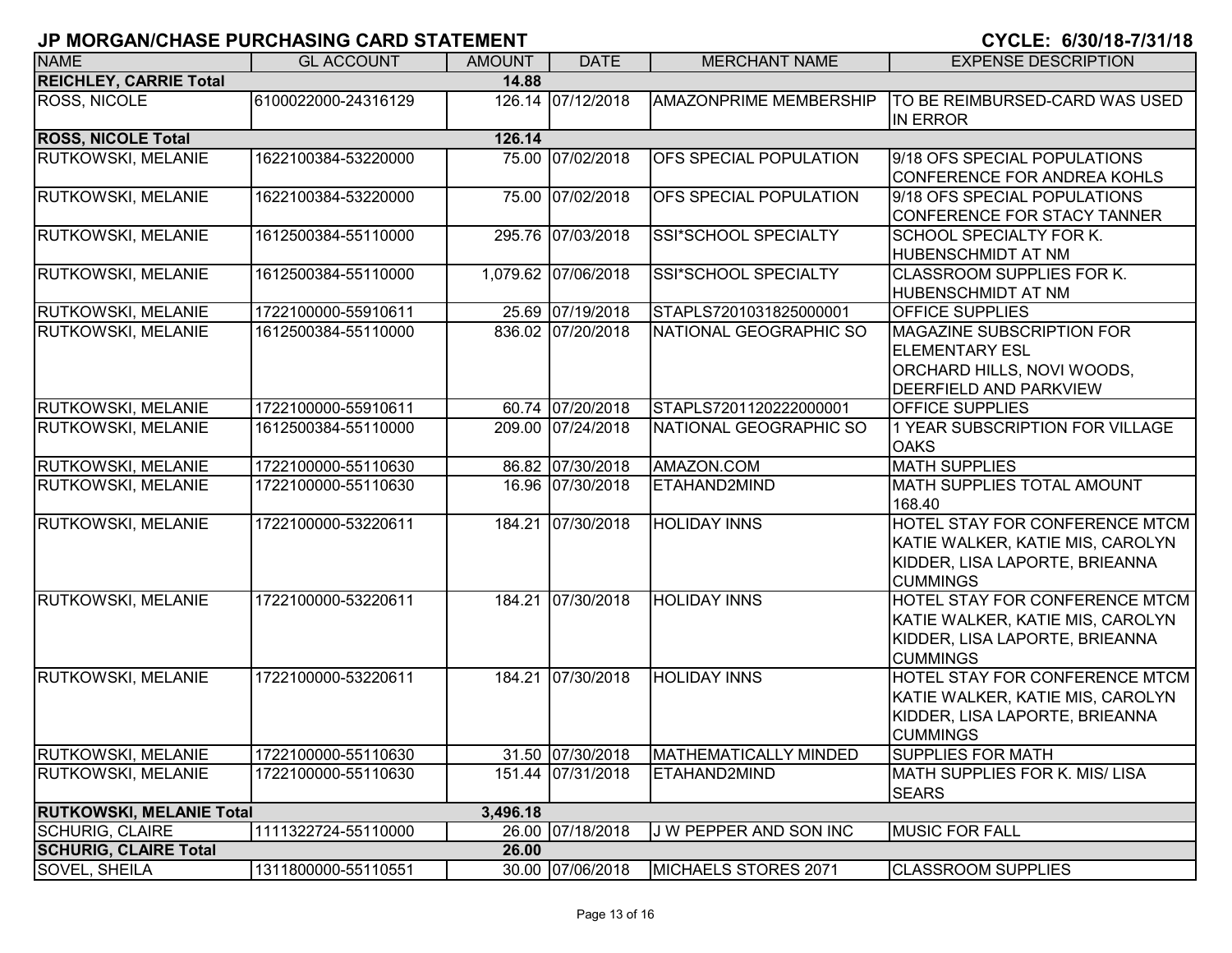| וובומומולוט שווי של אווטו ווסויט ו מטי זו טיוש ווי ושי<br><b>NAME</b> | <b>GL ACCOUNT</b>   | <b>AMOUNT</b> | <b>DATE</b>        | <b>MERCHANT NAME</b>          | <b>EXPENSE DESCRIPTION</b>            |
|-----------------------------------------------------------------------|---------------------|---------------|--------------------|-------------------------------|---------------------------------------|
| SOVEL, SHEILA                                                         |                     |               | 21.00 07/11/2018   | <b>TARGET</b>                 |                                       |
|                                                                       | 1311800000-55110551 |               |                    | 00008961                      | <b>TEACHING SUPPLIES</b>              |
| <b>SOVEL, SHEILA</b>                                                  | 6100041000-24316715 |               | 12.99 07/13/2018   | <b>ZULILY</b>                 | <b>CLASSROOM TEACHING EXPENSE</b>     |
|                                                                       |                     |               |                    |                               | <b>STEM MORNING TUBS- GRANT MONEY</b> |
| <b>SOVEL, SHEILA</b>                                                  | 1311800000-55110551 |               | 10.99 07/13/2018   | <b>ZULILY</b>                 | <b>CLASSROOM TEACHING SUPPLIES</b>    |
| <b>SOVEL, SHEILA</b>                                                  | 1311800000-55110551 |               | 29.99 07/13/2018   | <b>ZULILY</b>                 | <b>CLASSROOM TEACHING SUPPLIES</b>    |
| <b>SOVEL, SHEILA</b>                                                  | 6100041000-24316715 |               | 27.99 07/13/2018   | <b>ZULILY</b>                 | <b>CLASSROOM TEACHING SUPPLIES-</b>   |
|                                                                       |                     |               |                    |                               | STEM MORNING TUBS NEF GRANT           |
| SOVEL, SHEILA                                                         | 1311800000-55110551 |               | 89.03 07/18/2018   | AMAZON.COM                    | <b>CLASSROOM TEACHING SUPPLIES</b>    |
| SOVEL, SHEILA                                                         | 6100041000-24316715 |               | 88.95 07/19/2018   | <b>AMAZON MKTPLACE PMTS</b>   | TEACHING SUPPLIES- STEM TUBS NEF      |
|                                                                       |                     |               |                    |                               | <b>GRANT</b>                          |
| <b>SOVEL, SHEILA</b>                                                  | 6100041000-24316715 |               | 74.79 07/19/2018   | <b>AMAZON MKTPLACE PMTS</b>   | <b>CLASSROOM TEACHING EXPENSES-</b>   |
|                                                                       |                     |               |                    |                               | <b>STEM TUBS NEF GRANT</b>            |
| SOVEL, SHEILA                                                         | 1311800000-55110551 |               | 19.99 07/23/2018   | <b>ZULILY</b>                 | <b>CLASSROOM SUPPLIES</b>             |
| SOVEL, SHEILA                                                         | 6100041000-24316715 |               | 21.72 07/25/2018   | AMAZON.COM                    | <b>CLASSROOM TEACHING SUPPLIES</b>    |
|                                                                       |                     |               |                    |                               | <b>STEM TUBS NEF GRANT</b>            |
| SOVEL, SHEILA                                                         | 1311800000-55110551 |               | 26.33 07/25/2018   | <b>DOLLAR TREE</b>            | <b>CLASSROOM TEACHING SUPPLIES</b>    |
| <b>SOVEL, SHEILA</b>                                                  | 1311800000-55110551 |               | 13.69 07/26/2018   | <b>AMAZON MKTPLACE PMTS</b>   | <b>CLASSROOM TEACHING SUPPLIES</b>    |
| <b>SOVEL, SHEILA</b>                                                  | 1311800000-55110551 |               | 7.96 07/26/2018    | <b>AMAZON MKTPLACE PMTS</b>   | <b>CLASSROOM SUPPLIES</b>             |
| <b>SOVEL, SHEILA</b>                                                  | 1311800000-55110551 |               | (89.03) 07/26/2018 | AMAZON.COM                    | RETURN OF CLASSROOM SUPPLIES TO       |
|                                                                       |                     |               |                    |                               | AMAZON-                               |
| <b>SOVEL, SHEILA</b>                                                  | 6100041000-24316715 |               | 28.96 07/27/2018   | <b>AMAZON MKTPLACE PMTS</b>   | <b>CLASSROOM SUPPLIES- STEM TUBS</b>  |
|                                                                       |                     |               |                    |                               | <b>NEF GRANT</b>                      |
| SOVEL, SHEILA                                                         | 1311800000-55110551 |               | 5.75 07/27/2018    | <b>AMAZON MKTPLACE PMTS</b>   | <b>CLASSROOM TEACHING SUPPLIES</b>    |
| <b>SOVEL, SHEILA</b>                                                  | 1311800000-55110551 |               | 94.89 07/30/2018   | <b>LAKESHORE LEARNING MAT</b> | <b>CLASSROOM SUPPLIES</b>             |
| <b>SOVEL, SHEILA</b>                                                  | 6100041000-24316715 |               | 143.75 07/30/2018  | <b>LAKESHORE LEARNING MAT</b> | <b>STEM MORNING TUBS NEF GRANT</b>    |
|                                                                       |                     |               |                    |                               | <b>CLASSROOM SUPPLIES</b>             |
| <b>SOVEL, SHEILA Total</b>                                            |                     | 659.74        |                    |                               |                                       |
| <b>STRICKER, CHRISTINE</b>                                            | 1335100000-55110553 |               | 79.56 07/20/2018   | JOANN STORES #1933            | SUPPLIES FOR CARE ROOM                |
| <b>STRICKER, CHRISTINE</b>                                            | 1335100000-55110553 |               | 57.50 07/23/2018   | JOANN STORES #2405            | <b>SUMMER CAMP SUPPLIES</b>           |
| <b>STRICKER, CHRISTINE</b>                                            | 1335100000-55110553 |               | 39.00 07/23/2018   | JOANN STORES #2405            | <b>SUMMER CAMP SUPPLIES</b>           |
| STRICKER, CHRISTINE                                                   | 1335100000-55110553 |               | 12.20 07/23/2018   | MICHAELS STORES 5054          | <b>SUMMER CAMP SUPPLIES</b>           |
| STRICKER, CHRISTINE                                                   | 1335100000-55110553 |               | 141.14 07/23/2018  | <b>TARGET</b><br>00014654     | <b>CARE SUPPLIES</b>                  |
| <b>STRICKER, CHRISTINE</b>                                            | 1335100000-55110553 |               | (9.21) 07/24/2018  | <b>TARGET</b><br>00014654     | <b>REFUND ON WRONG PURCHASE</b>       |
| <b>STRICKER, CHRISTINE</b>                                            | 1335100000-55110553 |               | 39.90 07/27/2018   | <b>PARTY CITY</b>             | <b>SUMMER CAMP SUPPLIES</b>           |
| STRICKER, CHRISTINE                                                   | 1335100000-57410553 |               | 61.75 07/30/2018   | <b>IBT IIS FINGERPRINT CO</b> | PAYMENT FOR FINGERPRINTING            |
| <b>STRICKER, CHRISTINE Total</b><br>421.84                            |                     |               |                    |                               |                                       |
| <b>TURNER, NANCY</b>                                                  | 1221800063-55110000 |               | 361.71 07/03/2018  | AMAZON.COM                    | <b>EXPLICIT INSTRUCTION BOOKS -</b>   |
|                                                                       |                     |               |                    |                               | STOTLER INSTRUCTIONAL COACH           |
| TURNER, NANCY                                                         | 1222600000-55990000 |               | 14.97 07/24/2018   | 00014654<br><b>TARGET</b>     | SPECIAL ED INTERVIEWS FOR NEW         |
|                                                                       |                     |               |                    |                               | <b>STAFF - FOOD ALL DAY MEETING</b>   |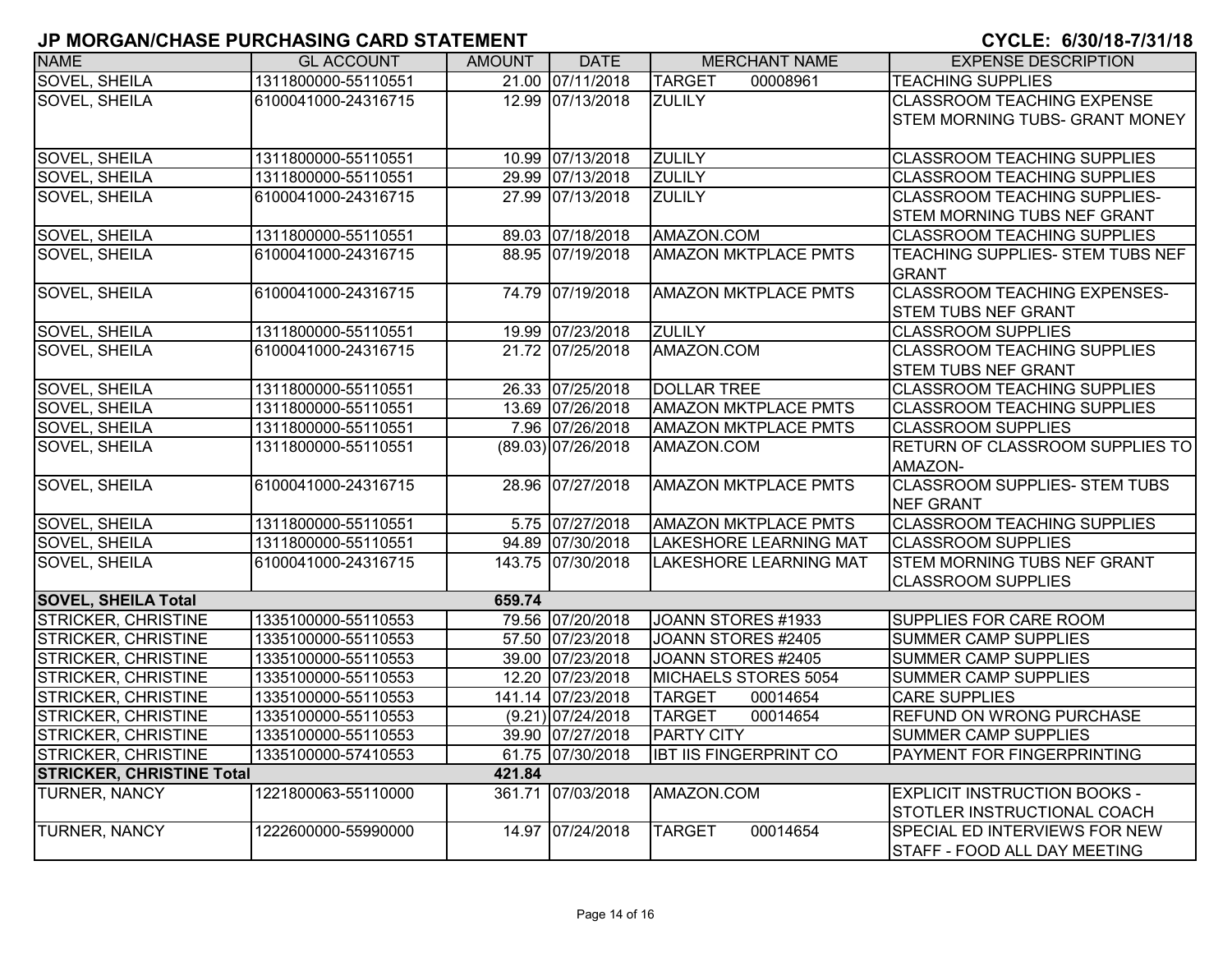|                                 | JE MUNJANJULAJE FUNVILAJING UAND JI ATEMENT |               |                     |                               | VIVLL. <i>VIJVI</i> IV-IIVIIIV                                                           |
|---------------------------------|---------------------------------------------|---------------|---------------------|-------------------------------|------------------------------------------------------------------------------------------|
| <b>NAME</b>                     | <b>GL ACCOUNT</b>                           | <b>AMOUNT</b> | <b>DATE</b>         | <b>MERCHANT NAME</b>          | <b>EXPENSE DESCRIPTION</b>                                                               |
| TURNER, NANCY                   | 1222600000-55990000                         |               | 78.67 07/27/2018    | PANERA BREAD #600667          | SPECIAL ED INTERVIEWS - FOOD FOR<br>ALL DAY MEETING                                      |
| <b>TURNER, NANCY Total</b>      |                                             | 455.35        |                     |                               |                                                                                          |
| VALENTINE, CYNTHIA              | 1100000000-24022000                         |               | (120.66) 07/02/2018 |                               | FY18 SP * FASHIONNOVA.COM FRAUD<br>CREDIT 6100000000-24316275 (JE)                       |
| <b>VALENTINE, CYNTHIA</b>       | 1127170000-57410000                         |               | 307.00 07/17/2018   | <b>MSBO</b>                   | <b>DUES</b>                                                                              |
| <b>VALENTINE, CYNTHIA Total</b> |                                             | 186.34        |                     |                               |                                                                                          |
| <b>VUICHARD, TATIANA</b>        | 1100000000-24022000                         |               | 210.00 07/02/2018   | <b>COTTAGE INN PIZZA - NO</b> | FY18 SUMMER SCHOOL FOOD<br>6100025000-24316301 (JE)                                      |
| <b>VUICHARD, TATIANA</b>        | 1331100000-55990000                         |               | 212.61 07/04/2018   | STAPLS7199945873000001        | SUMMER SCHOOL SUPPLIES                                                                   |
| <b>VUICHARD, TATIANA</b>        | 6100025000-24316301                         |               | 296.00 07/13/2018   | COTTAGE INN PIZZA - NO        | 2018 HS SUMMER SCHOOL FOOD                                                               |
| <b>VUICHARD, TATIANA</b>        | 1331100000-55990000                         |               | 14.97 07/18/2018    | <b>STAPLES</b><br>00115659    | SUMMER SCHOOL TEACHER SUPPLIES                                                           |
| <b>VUICHARD, TATIANA</b>        | 1331100000-57410000                         |               | 395.00 07/23/2018   | <b>LEARNING RESOURCES NET</b> | PUBLIC SCHOOLS LERN MEMBERSHIP<br><b>ONE YEAR</b>                                        |
| <b>VUICHARD, TATIANA</b>        | 1331100000-57410000                         |               | 248.00 07/23/2018   | <b>MACAE</b>                  | MACAE MEMBERSHIP ANN HANSEN,<br>TANYA VUICHARD, SARAH SAVELA,<br><b>TERRIE MCCARTY</b>   |
| <b>VUICHARD, TATIANA</b>        | 1331100000-57410000                         |               | 150.00 07/23/2018   | <b>MACAE</b>                  | MACAE FACEBOOK WORKSHOP                                                                  |
| <b>VUICHARD, TATIANA</b>        | 1335100000-55990553                         |               | 107.86 07/23/2018   | PRINTNOLOGY INC               | YARDSIGNS SUMMER CAMP<br><b>ENTRANCE</b>                                                 |
| <b>VUICHARD, TATIANA</b>        | 1331100000-55990000                         |               | 82.42 07/23/2018    | <b>SCANTRON CORPORATION</b>   | <b>SCANTRONS FOR HS SUMMER</b><br><b>SCHOOL FINAL EXAMS</b>                              |
| <b>VUICHARD, TATIANA</b>        | 1331100000-53450000                         |               | 109.95 07/24/2018   | <b>LEARNING A-Z, LLC</b>      | ELL SUMMER SCHOOL READING<br><b>MATERIALS ONE YEAR SUBSCRIPTION</b>                      |
| <b>VUICHARD, TATIANA</b>        | 2331100000-53840000                         |               | 40.00 07/24/2018    | <b>SAFEWAY SHREDDING</b>      | SHREDDING SERVICE FOE CE AND<br>PRESCHOOL/CARE OFFICE                                    |
| <b>VUICHARD, TATIANA</b>        | 6100025000-24316300                         |               | 201.94 07/25/2018   | <b>MARIA S ITALIAN BAKERY</b> | SCHOOL BUSINESS COMMUNITY<br>RECOGNITION BREAKFAST                                       |
| <b>VUICHARD, TATIANA</b>        | 6100025000-24316301                         |               | 375.20 07/25/2018   | <b>MARIA S ITALIAN BAKERY</b> | HS SUMMER SCHOOL RECOGNITION<br><b>LUNCHEON</b>                                          |
| <b>VUICHARD, TATIANA</b>        | 1331100000-55990000                         |               | 7.38 07/26/2018     | KROGER #634                   | SUMMER SCHOOL STUDENT TREAT                                                              |
| <b>VUICHARD, TATIANA Total</b>  |                                             | 2,451.33      |                     |                               |                                                                                          |
| <b>WARECK, MICHELE</b>          | 1100000000-24022000                         |               | 247.32 07/02/2018   | DOMINO'S 9288                 | FY18 HOSA FOOD 6100022000-24316190<br>(JE)                                               |
| <b>WARECK, MICHELE</b>          | 1111322000-57410000                         |               | 100.00 07/05/2018   | SAMSCLUB #6657                | SAM'S CLUB MEMBERSHIP RENEWAL<br><b>FEE</b>                                              |
| <b>WARECK, MICHELE</b>          | 1111322000-55210799                         |               | 350.00 07/26/2018   | <b>SUPERIOR TEXT LLC</b>      | ADDITIONAL TEXTBOOKS NEEDED FOR<br>INCREASE OF NUMBER OF STUDENTS<br><b>TAKING CLASS</b> |